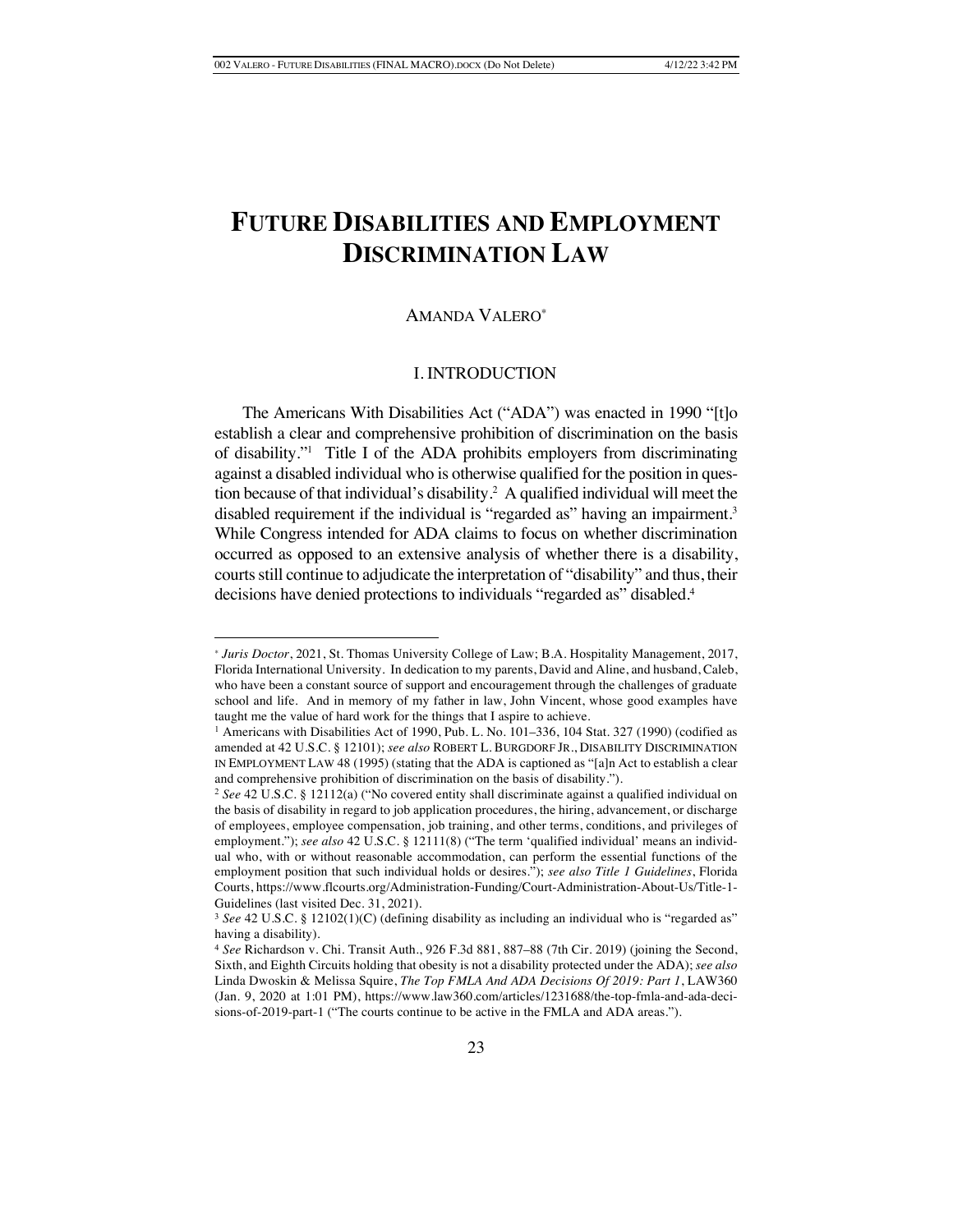Title I specifically prohibits employers, employment agencies, and labor unions from discriminating against qualified individuals with a disability in hiring, firing, demotion, or promotion in the workplace.5 A qualified individual is one who can perform the essential functions of the job with or without reasonable accommodation.<sup>6</sup> Under the ADA, a qualified individual will meet the disabled requirement if: (1) "a physical or mental impairment" exists "that substantially limits one or more of the major life activities[;]" (2) the individual has "a record of such an impairment[;]" or (3) the individual is "[']regarded as['] having such an impairment[.]"<sup>7</sup> An individual is "regarded as" having a disability when he or she is subjected to adverse employment action based on "an actual or perceived physical or mental impairment whether or not the impairment limits or is perceived to limit a major life activity."8

Two recent ADA cases have held that the ADA's "regarded as" prong does not cover a situation where an employer views an applicant as at risk for potentially developing a future disability.9 In *Shell v. Burlington Northern Santa Fe Railway Co.*, the court held that the ADA "regarded as" prong does not cover a situation where an employer takes adverse action against an applicant based on the risk that he or she may develop a qualifying disability in the future.<sup>10</sup> Throughout his 33 years employed at the Chicago's Corwith Rail Yard ("railyard"), Ronald Shell ("Shell") performed different positions including groundsman, driver, and crane operator.<sup>11</sup> Burlington Northern Santa Fe Railway Co.

<sup>5</sup> *See* 42 U.S.C. § 12111(2) (defining the term "covered entity"); *see also* BURGDORF, *supra* note 1, at 53 (discussing what entities must comply with the ADA and stating the general rule that those entities may not discriminate against an individual on the basis of a disability in regards to the privileges of employment).

<sup>6</sup> *See* 42 U.S.C. § 12111(8) ("The term 'qualified individual' means an individual who, with or without reasonable accommodation, can perform the essential functions of the employment position that such individual holds or desires."); *see also The ADA: Your Employment Rights as an Individual*  with a Disability, THE U.S. EQUAL EMPLOY. OPPORTUNITY COMM'N (Jan. 1, 1992), https://www.eeoc.gov/facts/ada18.html (discussing that a qualified individual must first "satisfy the employer's requirements for the job, such as education, employment experience, skills or licenses" and second, "must be able to perform the essential functions of the job with or without reasonable accommodation"). *But see* 42 U.S.C. § 12113(b) (explaining that a reasonable accommodation is not required if the individual with a disability "shall not pose a direct threat to the health or safety of other individuals in the workplace").

<sup>7</sup> 42 U.S.C. § 12102(1); *see also* JOEL WM. FRIEDMAN, THE LAW OF EMPLOYMENT DISCRIMINATION 954 (2019) (listing the prohibited acts employers must refrain from in complying with the ADA provisions).

<sup>8</sup> *See* 42 U.S.C. § 12102(3)(A) (defining the "regarded as prong"); *cf.* Shell v. Burlington N. Santa Fe Ry. Co*.*, 941 F.3d 331, 336 (2019) (defining the "regarded as prong" but holding that having a physical or mental impairment only encompasses current impairments, not future ones).

<sup>9</sup> *See Shell*, 941 F.3d at 336 (holding that the "regarded as" prong only encompasses current impairments); *see also* EEOC v. STME, LLC, 309 F. Supp. 3d 1207, 1213 (2018) (declining "to expand the 'regarded as' disabled definition in the ADA to cover cases . . . in which an employer perceives an employee . . . only [with] the potential to become disabled in the future due to voluntary conduct").

<sup>&</sup>lt;sup>10</sup> *See Shell*, 941 F.3d at 336 (finding that the risk of future disabilities is not protected under the ADA).

<sup>&</sup>lt;sup>11</sup> *See id.* at 333–35 (discussing the background and facts of Shell's case).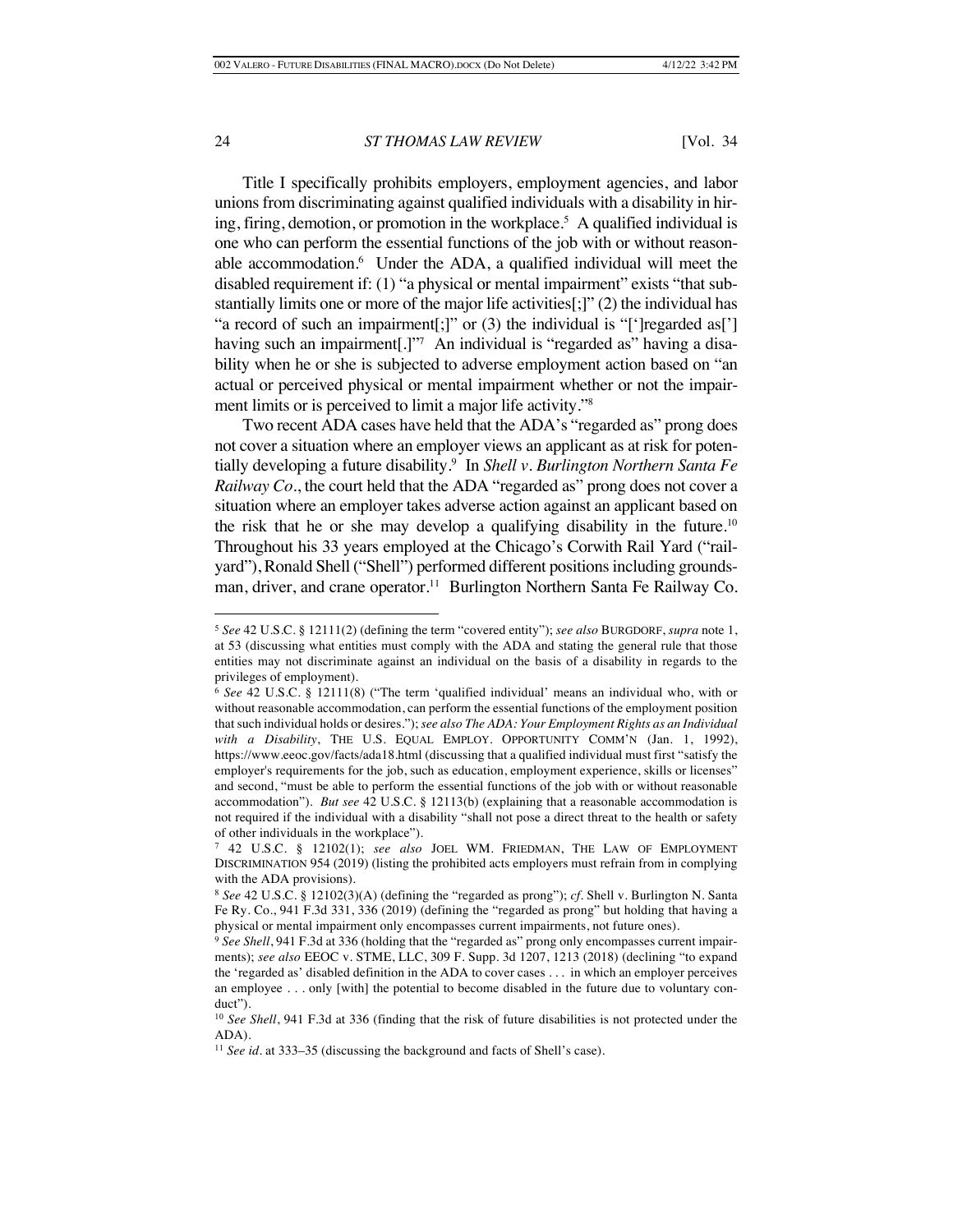("BNSF") became the owner of the railyard in 2010 and, shortly after, assumed the railyard's operations.12 Subsequently, Shell was laid off but was invited to apply for new positions, subject to a medical evaluation.<sup>13</sup> Shell applied to work as an "intermodal equipment operator."14 Although this new position was considered a "safety-sensitive" position, it required Shell to complete essentially the same work Shell performed in his previous 33 years at the railyard, that of groundsman, a hostler, and a crane operator. 15

Interestingly, BNSF denied Shell the employment opportunity because of his risk of developing future qualifying disabilities under the ADA.<sup>16</sup> Specifically, Shell had a body-mass index of 47.5, categorizing him as having Class III obesity.17 BNSF's policy forbids hiring applicants for safety-sensitive positions if the applicant's BMI was 40 or greater because of the associated higher risk of developing certain future conditions such as sleep apnea, diabetes, and heart disease, which could cause sudden incapacitation while operating dangerous equipment on the job.<sup>18</sup> For these reasons, Shell was denied the position.<sup>19</sup> Accordingly, Shell sued BNSF alleging that its refusal to hire him constituted discrimination under the "regarded as" prong.20

Despite the EEOC's contrary position and many doctors opining otherwise, several circuits have held that obesity alone does not qualify as a disability under the ADA unless it is caused by an underlying physiological disorder.<sup>21</sup>

#### *See id.*

<sup>&</sup>lt;sup>12</sup> *See id.* at 333 (stating that BNSF owned the Corwith Rail Yard by 2010 and assumed its operations itself later that year).

<sup>&</sup>lt;sup>13</sup> *See id.* at 334 (noting that although BNSF's takeover ended the employment of a lot of employees, like Shell, who worked for the operations company prior to BNSF's takeover, BNSF invited those employees to apply for new positions).

<sup>14</sup> *See id.* (stating that Shell applied to work as an intermodal equipment operator, which is classified as a safety-sensitive position "because it requires working on and around heavy equipment").

<sup>&</sup>lt;sup>15</sup> See id. (defining a groundsman as one "who climbs on railcars to insert and remove devices that interlock the containers; a hostler as one "who drives the trucks that moves trailers; and a crane operator as one "who operates the cranes used to load and unload containers").

<sup>16</sup> *See* Shell v. Burlington N. Santa Fe Ry. Co*.*, 941 F.3d 331, 336 (2019) (stating that after BNSF applied their own hiring policy for safety-sensitive positions, BNSF decided that Shell was not medically qualified for the job).

<sup>&</sup>lt;sup>17</sup> See id. (asserting that although the medical history questionnaire described Shell's overall health as very good and did not report any medical conditions, "the physical exam revealed that Shell was 5' 10" tall and weighed 331 pounds, translating to a body-mass index of 47.5"). 18

BNSF does not hire applicants for safety-sensitive positions . . . if their BMI is 40 or greater . . . . BNSF says that the reasoning behind its BMI policy is that prospective employees with class III obesity are at a substantially higher risk of developing certain conditions like sleep apnea, diabetes, and heart disease and the unpredictable onset of those conditions can result in sudden incapacitation.

<sup>&</sup>lt;sup>19</sup> *See id.* (noting that although Shell was disqualified, he was told that he could be reconsidered for the position "if he lost at least 10% of his weight, maintained the weight loss for at least 6 months, and submitted to further medical evaluations if requested").

<sup>&</sup>lt;sup>20</sup> *See id.* (alleging that BNSF's refusal to employ Shell was a clear indication of prejudice on the basis of a perceived disability in violation of the ADA).

<sup>21</sup> *See* Richardson v. Chicago Transit Auth., 926 F.3d 881 (7th Cir. 2019) (holding that obesity alone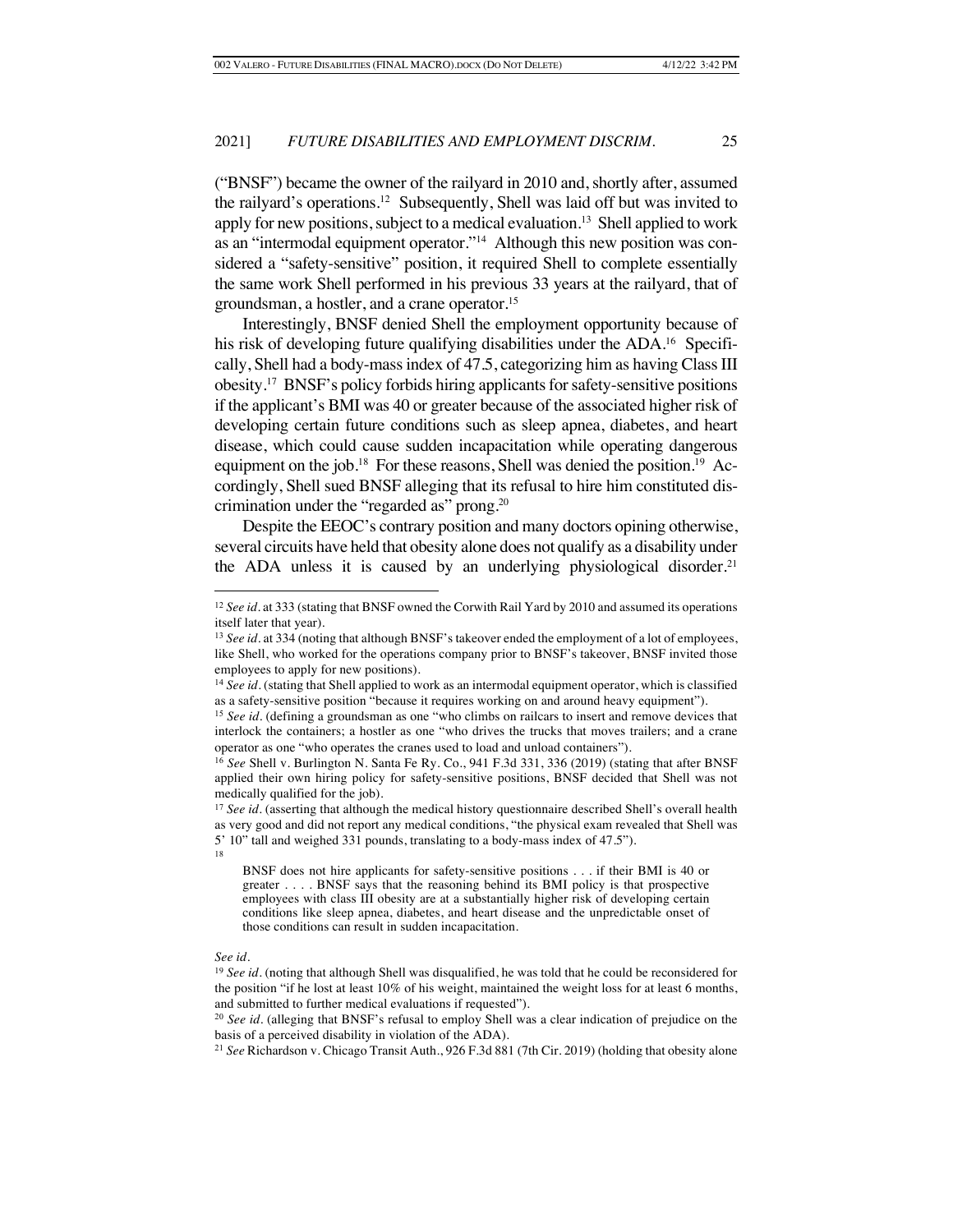Consequently, in a motion for summary judgment, BNSF argued that Shell's Class III obesity was not a disability within the meaning of the ADA because his obesity was not a qualifying impairment and no evidence suggested that BNSF regarded him as presently having such an impairment.<sup>22</sup> Alternatively, BNSF argued that even if denying Shell employment constituted discrimination, its BMI policy fell within the ADA's business-necessity defense.<sup>23</sup> The district court denied BNSF's motion because even though obesity is not a disability under the ADA, a question of whether BNSF regarded Shell as having the allegedly obesity-related conditions of sleep apnea, heart disease, and diabetes (all of which qualify as disabilities under the ADA) remained.<sup>24</sup> The court then concluded that the plain language of the ADA prohibits discrimination only on the basis of an *existing or current impairment* and thus, Shell's disqualification based on BNSF's fears of Shell developing *future* impairments was not a violation of the ADA, even though he was presently qualified to perform the job.<sup>25</sup>

Afterward, relying on the outcome in *Shell*, the court in *Equal Employment Opportunity Commission v. STME,* also declined to expand the "regarded as" definition in the ADA to cover instances where an employer perceives an employee to be presently healthy but takes an adverse employment action due to the potential that the applicant may become disabled in the future.26 In *STME*, Kimberly Lowe ("Lowe") was employed as a massage therapist by Massage Envy for two years when she requested time off to visit her sister in Ghana,

is not a physical impairment under the ADA unless accompanied by evidence that the obesity is caused by an underlying physiological disorder or condition). *But see* Natascha B. Reisco, *Obesity is a Disability. Wait: Is Obesity a Disability?*, SEYFARTH (Jan. 16, 2014), https://www.laborandemploymentlawcounsel.com/2014/01/obesity-is-a-disability-wait-is-obesity-a-disability/ (discussing that the American Medical Association declared obesity is a disease and not just a medical condition, and this "would encourage a change in the way people perceive, and that the medical community deals, with obesity. Obesity for adults is defined as having a body mass index (BMI) of 30 or higher."); *see also* Brief for Casey Taylor, et al. As Amicus Curiae Supporting Appellants at 6, Taylor v. Burlington N. R.R. Holdings, Inc., 904 F.3d 846 (9th Cir. 2018) (No. 16-35205) (quoting a sentence from a previous EEOC which correctly interpreted the EEOC guidelines).

<sup>22</sup> *See Shell*, 941 F.3d at 333 (discussing BNSF arguments in its summary judgment motion).

<sup>&</sup>lt;sup>23</sup> *See id.* at 334 ("BNSF asserted that even if its refusal to hire Shell reflected discrimination, its BMI policy fit within the ADA's business-necessity defense.").

<sup>&</sup>lt;sup>24</sup> See id. (denying BNSF's motion for summary judgment and determining that although Shell's disability was not a qualifying impairment, a disputed factual question existed as to whether BNSF "regarded Shell as having the allegedly obesity-related conditions of sleep apnea, heart disease, and diabetes," which are covered impairments under the ADA).

<sup>25</sup> *See* EEOC v. BNSF Ry. Co., 902 F.3d 916, 923 (9th Cir. 2018) (noting that the parties must have regarded the employee as having a current impairment); *see also* Adair v. City of Muskogee, 823 F.3d 1297, 1306 (10th Cir. 2016) (stating that the employer must have perceived the impairment at the time of the adverse action); *see also* EEOC v. STME, LLC, 938 F.3d 1305, 1315 (11th Cir. 2019) (discussing that the ADA does not cover a case where an employer perceives a person to be presently healthy with only a potential to become ill).

<sup>26</sup> *See STME, LLC*, 938 F.3d at 1315 (holding that the "regarded as" prong does not include cases where an employer perceives an employee to be presently healthy with only the potential to become disabled in the future due to voluntary conduct).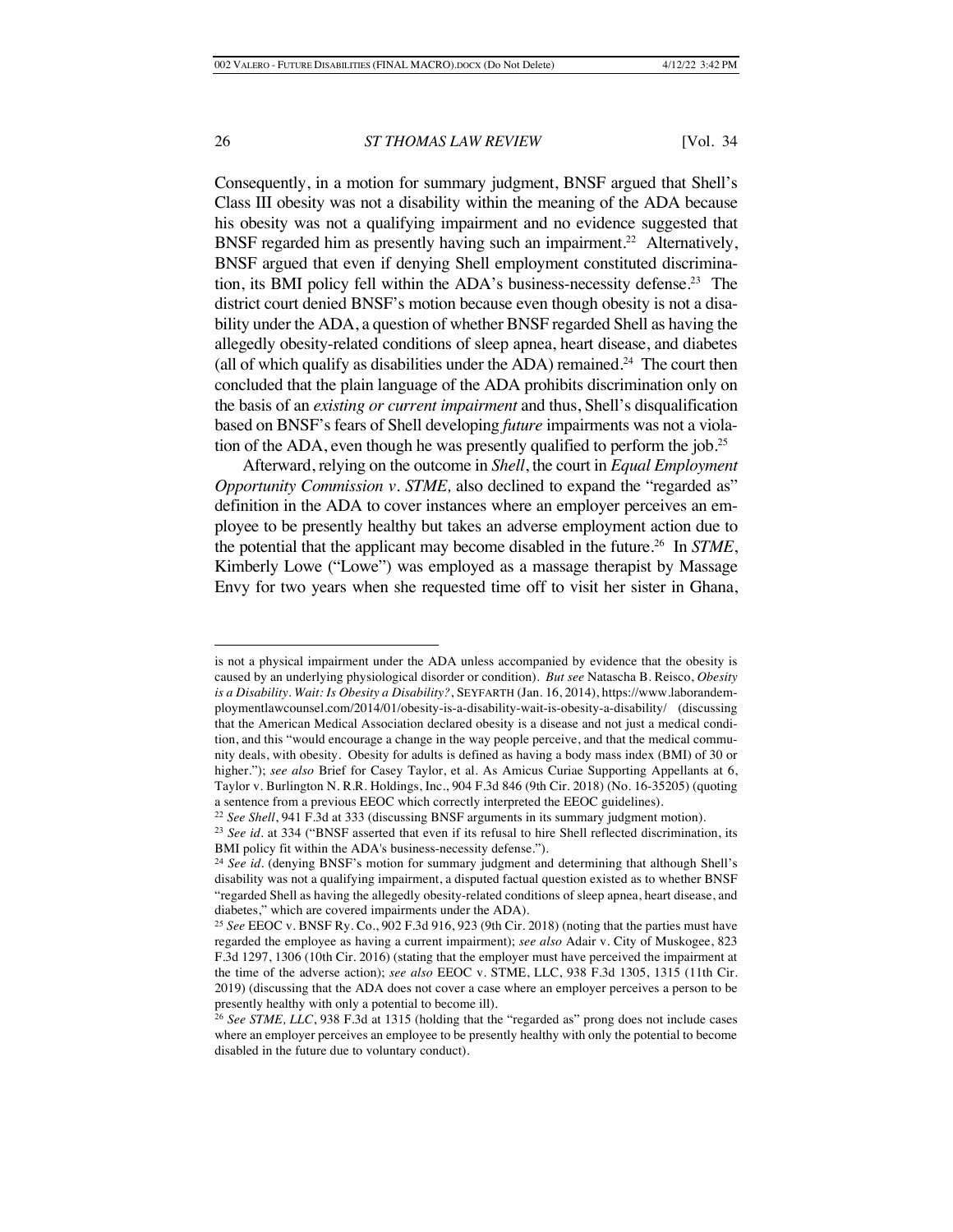West Africa.<sup>27</sup> Her request was approved by the manager.<sup>28</sup> However, three days prior to her trip, her manager and one of the establishment's owners terminated Lowe out of fear that she would contract the Ebola virus abroad and spread the virus to employees and clients after returning.<sup>29</sup> Lowe traveled to Ghana.<sup>30</sup>

In November 2014, Lowe filed a charge of discrimination with the EEOC.<sup>31</sup> Two years later and after an investigation, "the EEOC issued a Letter of Determination finding that there was 'reasonable cause' to believe that Massage Envy terminated Lowe's employment because it 'regarded' her as disabled, in violation of the ADA."32 Massage Envy maintained that the EEOC did not state a valid claim of disability under the "regarded as" provision because at the time of Lowe's termination, the manager did not perceive Lowe as presently having Ebola, and that viewing Lowe to be "predisposed" to becoming disabled in the future does not fall under the protection of the ADA.33 The EEOC countered that employers can violate the ADA even when they discriminate against an "otherwise healthy individual based upon misconceptions about that person's potential to become disabled in the future."34 The EEOC relied on various cases which the court found misplaced because all the employers in those cases believed that their employees were *presently* impaired.<sup>35</sup> Accordingly, the court

<sup>27</sup> *See id.* at 1311 (discussing the background and facts of Lowe's ADA case).

<sup>&</sup>lt;sup>28</sup> *See id.* (explaining that Lowe's manager had initially approved Lowe's time off request).

 $29$ 

Owner Wuchko was concerned that Lowe would become infected with the Ebola virus if she traveled to Ghana and would 'bring it home to Tampa and infect everyone.' At that time in 2014, there was an Ebola epidemic in Guinea, Liberia, and Sierra Leone, three other nearby countries in West Africa. According to Wuchko, he was worried about the 'potentially catastrophic consequences that an outbreak of Ebola could pose to America.'

<sup>30</sup> *See id.* (explaining that Lowe "traveled to Ghana as planned.").

<sup>&</sup>lt;sup>31</sup> *See id.* (discussing when Lowe filed an action against Massage Envy with the EEOC).

<sup>&</sup>lt;sup>32</sup> *Id.* (explaining what happened after the EEOC conducted an investigation into Lowe's charge against Massage Envy).

<sup>33</sup> *See STME, LLC*, 938 F.3d at 1311 (stating that Massage Envy contended that the EEOC did not assert a valid claim of disability because the manager perceived Lowe as having the potential to become infected with Ebola in the future, and not has presently having the disease).

<sup>34</sup> Opening Brief for Appellant at 22, EEOC v. STME, 309 F. Supp. 3d 1207 (M.D. Fla. 2018) (No. 18-12277-GG) (arguing that the "regarded as" protections are "particularly necessary to guard employees against misperceptions regarding communicable diseases, given that '[f]ew aspects of a handicap give rise to the same level of public fear and misapprehension as contagiousness.' Given this prohibition, Massage Envy undisputedly could not have lawfully terminated Lowe based on a mere belief — whether correct or incorrect — that she had *already* contracted Ebola" when she had not.").

<sup>35</sup> *See* School Bd. of Nassau Cnty. v. Arline, 480 U.S. 273 at 289 (stating that the employer's fears were based on its misperception that her diagnosis of tuberculosis was currently contagious); *see also* EEOC v. Am. Tool & Mold, Inc., 21 F. Supp. 3d 1268, 1270 (M.D. Fla. 2014) (finding that the job applicant fit the definition of being "regarded as" disabled because after the employer found out about the applicant's prior back surgery, the employer regarded the applicant as currently unfit to perform the job). *But see* Valdez v. Minnesota Quarries, Inc., No. 12-CV-0801 PJS/TNL, 2012 WL 6112846 (D. Minn. Dec. 10, 2012) (holding that the employee did not fit the "regarded as" definition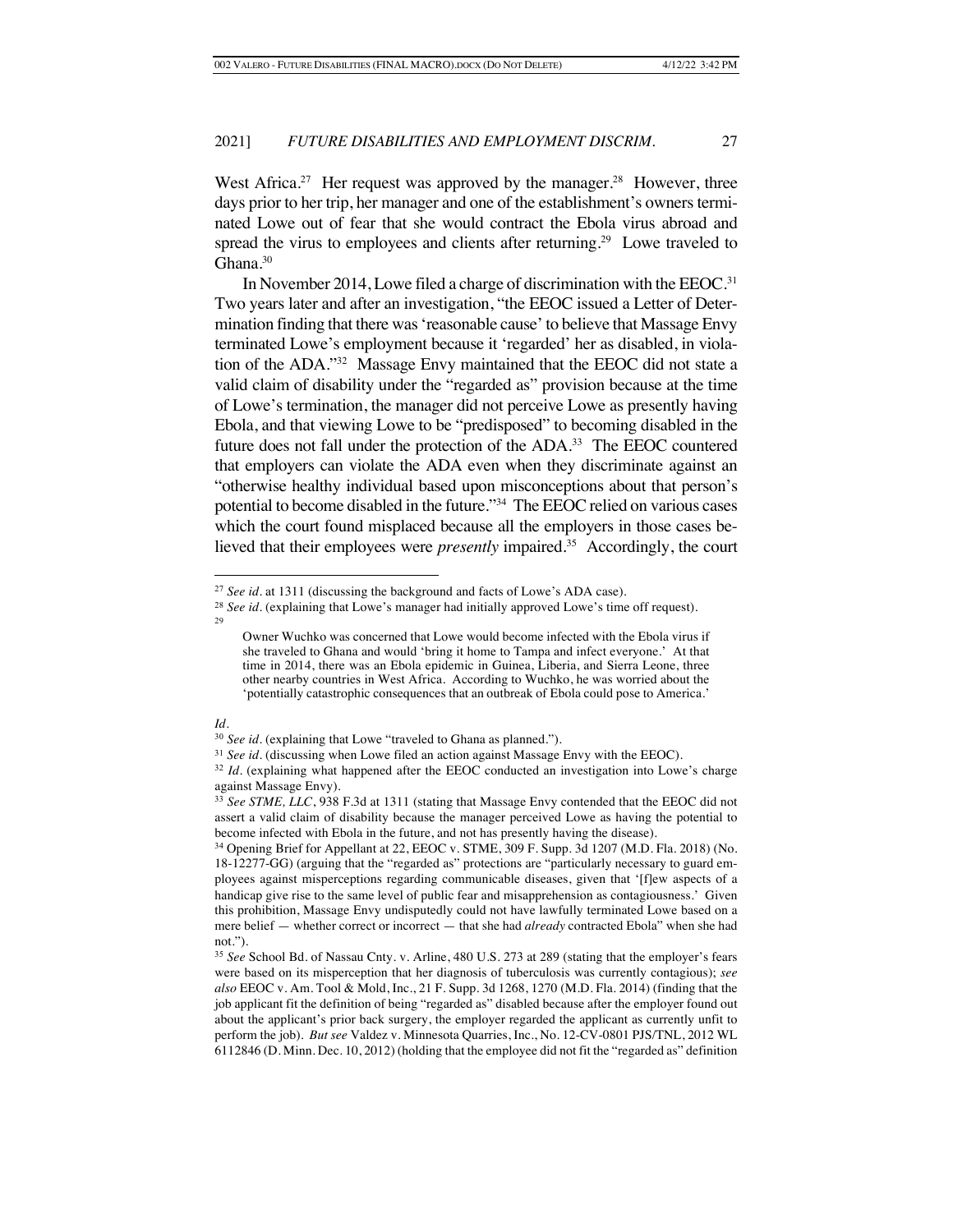concluded that the ADA does not protect against discrimination based on the perception of a potential future disability. 36

Other cases such as *Sutton* have given a narrow interpretation to the ADA's "regarded as" prong and have shielded employers from liability for their discrimination on the basis of a disability.<sup>37</sup> Congress amended the ADA in 2008 to reverse Supreme Court decisions, like *Sutton*, that narrowly interpreted the term "disability," which in turn made it extremely difficult or impossible for individuals to bring a claim under the "regarded as" provision. 38 The holdings in *Shell* and *STME* are problematic because they allow an employer to argue the person doesn't presently have a disability and yet base its decision on that very concern.39

This Article will first discuss the purpose of the ADA, the importance of the 2008 ADA Amendments, and how recent decisions will once again deny protections to individuals who are "regarded as" disabled.<sup>40</sup> Part II describes the evolution of disability law in the form of the Rehabilitation Act, the ADA (Title I – Employment), and its amendments.<sup>41</sup> Part III analyzes the "regarded" as" prong of the ADA, the *Sutton* case which narrowly construed the protections afforded by the ADA, how the *Sutton* decision negatively impacted individuals discriminated against on the basis of a "disability," and how the 2008 ADA amendments reversed these decisions to broaden the scope of the ADA and reinstate its purpose.42 This section also discusses the impacts *Shell* and *STME* 

*See STME, LLC*, 938 F.3d at 1313

when the employer terminated him based on a perception that the employee was currently infected with swine flu, a "objectively transitory and minor" disease, which was not considered a disability). 36

The district court declined to expand the ADA's 'regarded as having' prong of the disability to cases like this one, in which an employer fires an employee at a time when it 'perceives [the] employee to be presently healthy with only the potential to become disabled in the future due to voluntary conduct.'

<sup>37</sup> *See* Sutton v. United Air Lines, Inc., 527 U.S. 471, 475 (1999) ("If a person is 'disabled' within the meaning of the Act, she still cannot prevail on a claim of discrimination unless she can prove that the employer took action 'because of' that impairment, 42 U.S.C. § 12112(a), and that she can, 'with or without reasonable accommodation, . . . perform the essential functions' of the job of a commercial airline pilot. . . . Even then, an employer may avoid liability[.]").

<sup>&</sup>lt;sup>38</sup> *See id.* (explaining the narrow interpretation of the term "disabled").

<sup>&</sup>lt;sup>39</sup> See Shell, 941 F.3d at 336 (holding that the ADA's "'regarded as' prong covers a situation where an employer views an applicant as at risk for developing a qualifying impairment in the future. We hold that it does not."); *see also STME*, 938 F.3d at 1323 (explaining that the United States Court of Appeals for the Eleventh Circuit affirmed the district court's final judgment in favor of Massage Envy because the EEOC failed to state a "regarded as" disabled claim as it did not allege that the employer perceived that the employee had an existing impairment at the time it terminated her employment, and the EEOC failed to state an association discrimination claim under the ADA because it did not plausibly allege that the employer knew that the employee had an association with a specific disabled individual in Ghana when it terminated her employment).

<sup>40</sup> *See infra* Part II–V.

<sup>41</sup> *See infra* Sections II.A–C.

<sup>42</sup> *See infra* Sections III.A–C.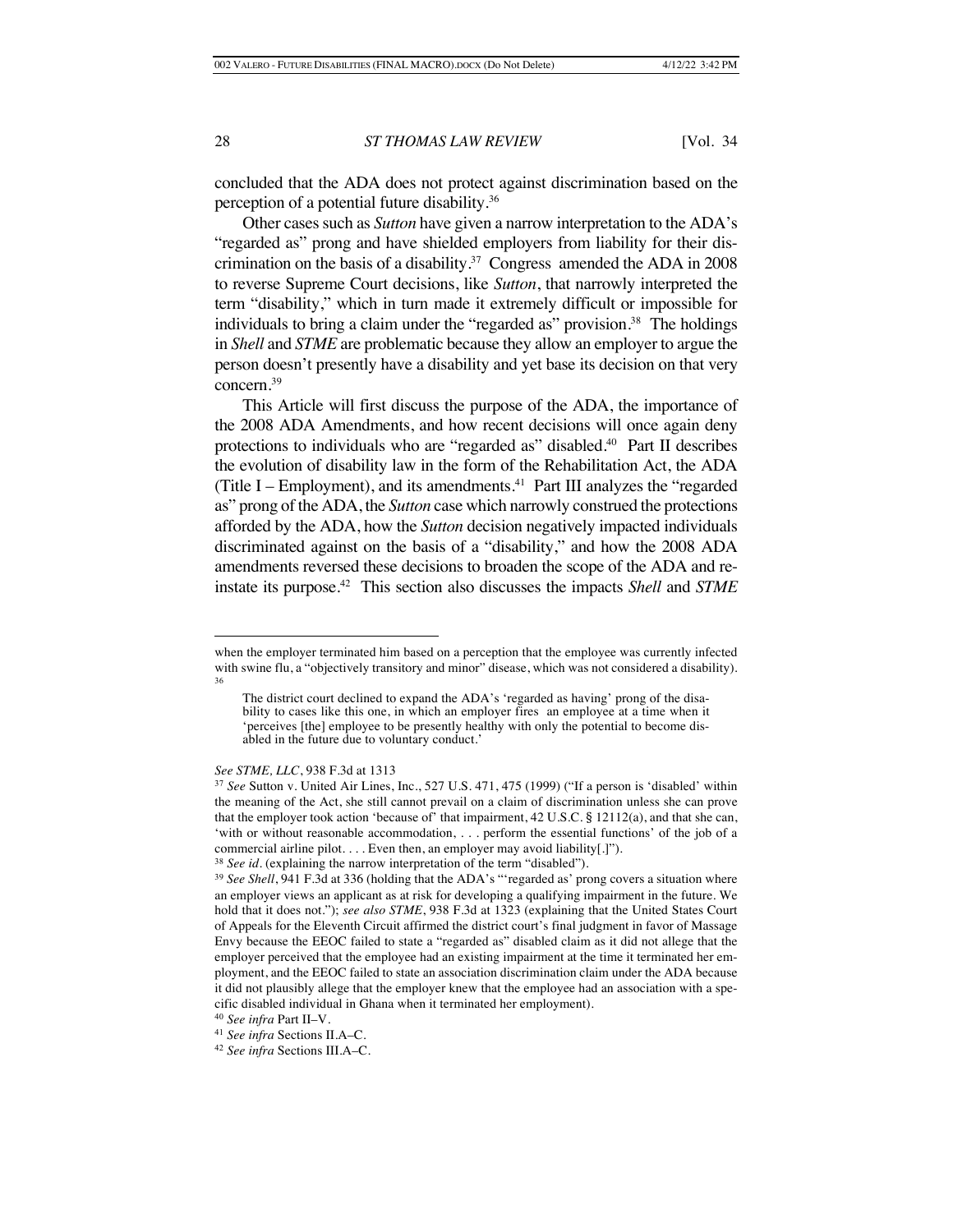will have on individuals seeking protection under the "regarded as" prong.<sup>43</sup> Part IV proposes amending the ADA to reaffirm the broad scope of the ADA by including protection of future disabilities and creating an affirmative action program to increase the employment rates for Americans living with disabilities.44 Part V concludes by demonstrating how this solution is consistent with the ADA's purpose.45

#### II. BACKGROUND

#### A. REHABILITATION ACT

The first major comprehensive federal law which sought to protect the rights of individuals with disabilities was the Rehabilitation Act of 1973 ("Rehab. Act").<sup>46</sup> The Rehab. Act, as amended, prohibits discrimination on the basis of disability by federal employees, federal contractors, and any program receiving federal financial assistance.<sup>47</sup> Notably, the Rehab Act shares the same standards for determining employment discrimination with Title I of the ADA discussed in a subsequent section.<sup>48</sup> Specifically, Section 504 of the Rehab Act states "[n]o otherwise qualified individual with handicaps . . . shall, solely by reason of his handicap, be excluded from the participation in, be denied the benefits of, or be subjected to discrimination under any program or activity receiving Federal financial assistance[.]"49

Under the Rehab. Act, an individual with a disability is defined as a person who "has a physical or mental impairment which substantially limits one or more of such person's major life activities," "has a record of such an impairment," or "is [']regarded as<sup>[']</sup>] having such an impairment."<sup>50</sup> An individual is qualified if "the person satisfies the job-related requirements of the position he or she holds (or is applying for) and can perform the essential functions, with or

<sup>43</sup> *See infra* Section III.D.

<sup>44</sup> *See infra* Part IV.

<sup>45</sup> *See infra* Part V.

<sup>46</sup> *See* LAURA F. ROTHSTEIN, DISABILITIES AND THE LAW 31 (Jon Starr et al. eds., 1992) (noting that "[i]n 1973, the first major comprehensive federal law involving rights of people with disabilities went into effect[,]" referring to the Rehab Act).

<sup>47</sup> *See* FRIEDMAN, *supra* note 7, at 953 ("This statute, however, was of limited usefulness because it applies only to the federal government, U.S. Postal Service, federal contractors and entities receiving federal funds."); *see also* Castellano v. City of N.Y., 946 F. Supp. 249. 252 (S.D.N.Y. 1996), *aff'd* 142 F.3d 58 (2d Cir. 1998). (asserting that the Rehab Act prohibited discrimination by employers or agencies receiving federal financial assistance).

<sup>48</sup> *See The Rehabilitation Act of 1973 (Rehab Act)*, EARN, (Apr. 20, 2020, 3:14 PM), https://askearn.org/topics/laws-regulations/rehabilitation-act/ ("The standards for determining employment discrimination under the Rehab Act are the same as those used in Title I of the ADA; it protects 'qualified individuals with disabilities.'").

<sup>49</sup> 29 U.S.C. § 794 (2021); *see also* BURGDORF, *supra* note 1, at 48 (outlining the protections and requirements under Section 504 of the Rehab Act).

<sup>50</sup> 29 U.S.C. § 705(20)(A)–(B) (2021).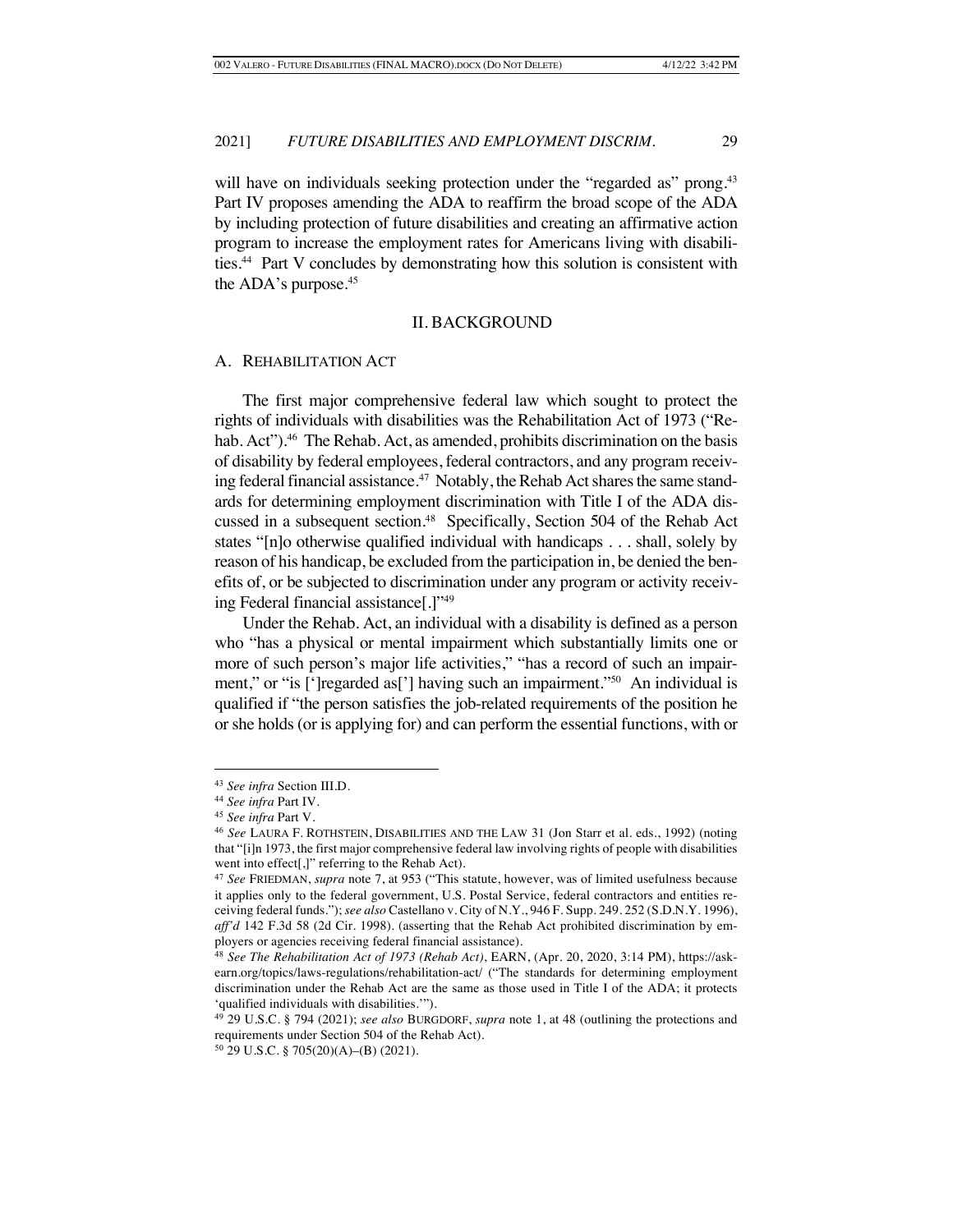without reasonable accommodation."<sup>51</sup> Still, the Rehab Act only applied to programs receiving federal funding and as a result, many individuals in the private sectors were left without protections against disability-based employment bias.52 This limitation prevented protection to disabled individuals in the private sector for many years and it was not until the ADA was enacted in 1990 that broader protection became available.<sup>53</sup>

#### B. THE AMERICANS WITH DISABILITIES ACT

There were many attempts throughout the mid-1980s to amend the Civil Rights Act of 1964 to expand its coverage to people with disabilities.<sup>54</sup> However, these efforts were opposed due to fear that amending the Civil Rights Act would open the bill to weakening changes.<sup>55</sup> In 1983, the U.S. Commission on Civil Rights noted that although the previous disability protections were modeled on earlier civil rights statutes, the remedies for discrimination on the basis of disabilities "differ in important ways from other types of discrimination."56 The first proposal in the legal literature which recommended addressing these important differences through a comprehensive federal statute was written in 1984.57 Two years later, the National Council on Disability ("NCD"), an independent federal agency charged with presenting legislative recommendations to Congress regarding Americans with disabilities, described the many deficiencies of existing civil rights protections for people with disabilities.58

<sup>51</sup> *See* Se. Cmty. Coll. v. Davis, 442 U.S. 397, 406 (1979) ("An otherwise qualified person is one who is able to meet all of a program's requirements in spite of his handicap."); *see also The Rehabilitation Act of 1973 (Rehab Act)*, *supra* note 48 ("'Qualified' means the person satisfies the jobrelated requirements of the position he or she holds (or is applying for) and can perform its essential functions, with or without a reasonable accommodation.").

<sup>52</sup> *See* FRIEDMAN, *supra* note 7, at 953 (expressing how the Rehab Act left employees of a large portion of the private sector without any federal statutory protection against disability-based employment bias).

<sup>53</sup> *See* ROTHSTEIN, *supra* note 46, at 32 (discussing how "a great deal of the private sector was not covered by any comprehensive federal mandate of nondiscrimination on the basis of handicap [including the Rehab Act until the ADA was enacted almost 20 years later].").

<sup>54</sup> *See* BURGDORF, *supra* note 1, at 43 (noting three failed attempts to implement protections for Americans with disabilities).

<sup>55</sup> *See id.* ("[E]fforts were opposed, privately at least, by traditional civil rights groups who feared that opening up the 1964 statute to any substantive amendments might also risk reopening the bill to weakening changes by civil rights opponents and might endanger previous hard-fought legislative victories.").

<sup>56</sup> *Id.* at 44; *see also* Garrity v. Gallen, 522 F. Supp. 171, 206 (D.N.H. 1981) ("Indeed, attempting to fit the problem of discrimination against the handicapped into the model remedy for race discrimination is akin to fitting a square peg into a round hole[.]").

<sup>57</sup> *See* BURGDORF, *supra* note 1, at 45 (finding the first proposal in the legal literature for a comprehensive federal statute prohibiting disability-bias discrimination was in 1984 and the article recommended to Congress a prohibition of discrimination against individuals with disabilities in all the contexts where "Congress has seen fit to outlaw other forms of discrimination.").

<sup>58</sup> *See id.* at 44 (recognizing key concepts that are necessary to redress disability discrimination, including: "reasonable accommodations, the removal of architecture, transportation, and communication barriers in buildings and other facilities, and different legal standards regarding qualification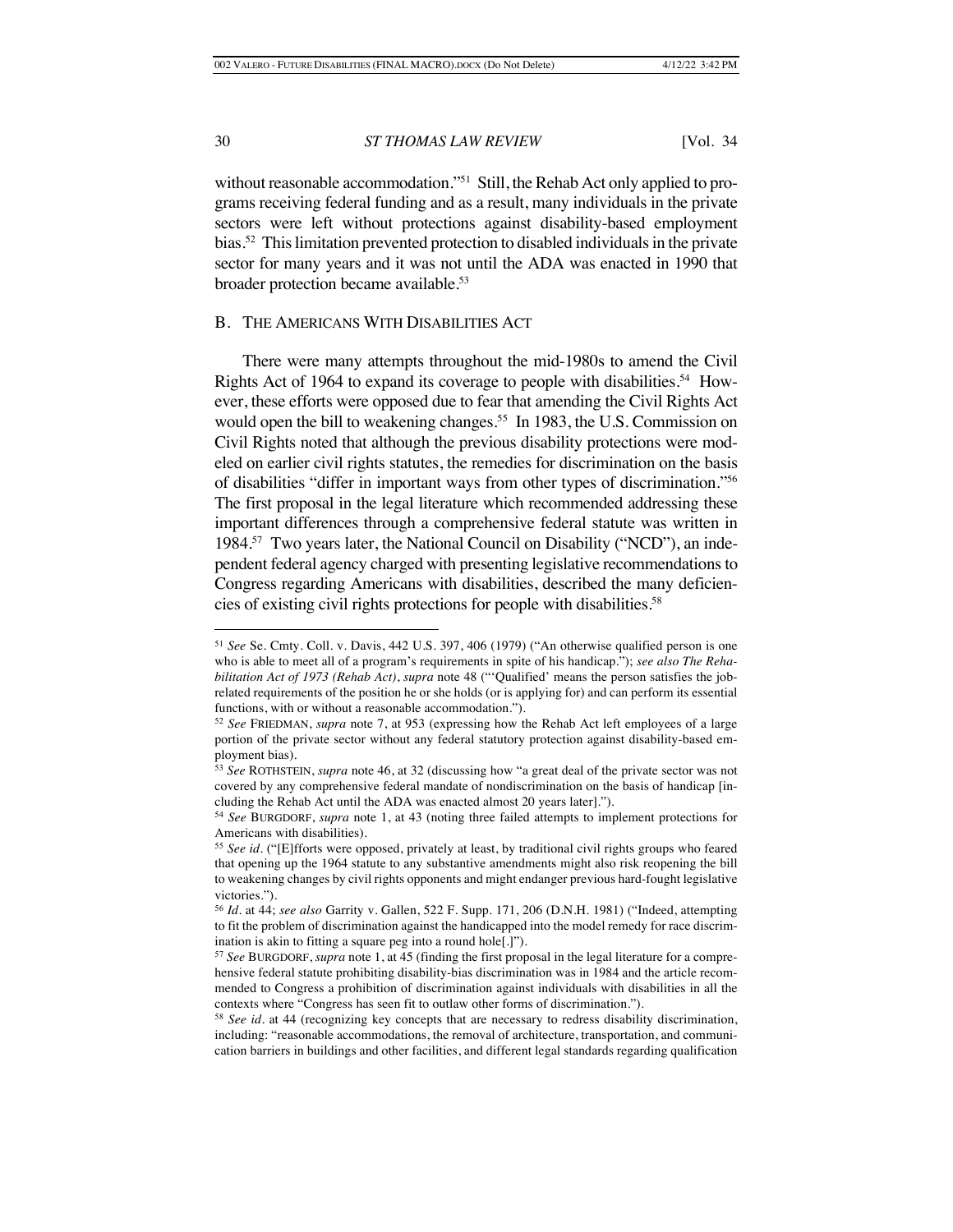The first recommendation made by the NCD declared: "Congress should enact a comprehensive law requiring equal opportunity for individuals with disabilities, with broad coverage and setting clear, consistent, and enforceable standards prohibiting discrimination on the basis of [disability]."59 The Council suggested the proposed statute to be named the American's with Disabilities Act, which although well received by the President and members of Congress, did not result in any prompt legislative response.<sup>60</sup> To the public's detriment, the  $100<sup>th</sup>$  Congress expired before any action was taken on the proposed Act.<sup>61</sup>

Subsequently, several revisions and amendments were made to reflect certain compromises and clarifications necessary for approval.62 And finally, after approval by both the House and Senate, the ADA was enacted on July 26, 1990.63 President Bush described the Act as a "historic new civil rights Act . . . the world's first comprehensive declaration of equality for people with disabilities."64 It is imperative to mention that the ADA does not preempt Section 504 of the Rehab Act.65 In fact, the legislative history of the ADA makes clear that

standards and statistical disparities."); *see also*, *Righting the Americans with Disabilities Act*, (Dec. 1, 2004), NAT'L COUNCIL ON DISABILITY, https://ncd.gov/publications/2004/dec12004 [hereinafter *Righting the ADA*] (stating that the council is "[a]n independent federal agency working with the President and Congress to increase inclusion, independence, and empowerment of all Americans with disabilities.").

<sup>59</sup> BURGDORF, *supra* note, 1 at 45.

<sup>60</sup> *See NCD: Toward Independence*, THE ADA NAT'L NETWORK, (Mar. 10, 2020, 1:40 PM), https://adata.org/ada-timeline/ncd-toward-independence (mentioning that "[t]he National Council . . . issued its report *Toward Independence* . . . [which included] recommendations . . . of a 'compre-

hensive' equal opportunity law [and] . . . the title 'Americans With Disabilities Act of 1986.'"); *see also* BURGDORF, *supra* note 1, at 45–46 (discussing the National Councils' recommendation to Congress regarding the ADA).

<sup>&</sup>lt;sup>61</sup> See BURGDORF, supra note 1, at 46 (noting that the proposal was not enacted in the 100<sup>th</sup> Congressional session).

<sup>62</sup> *See id.* at 47 (discussing the two major differences between the House and Senate's revisions, including (1) the Senate bill that made the ADA applicable to Congress in an equal manner to covered entities under the statute, and the House bill that exempted Congress; and (2) the Senate's "food handlers' amendment[,]" which allowed employers to transfer employees with HIV infection from food handling positions so long as it did not result in a loss of pay or benefits); *see also ADA Revised, Introduced: 101th Congress ADA Passed Senate*, THE ADA NAT'L NETWORK, (Mar. 10, 2020, 1:40 PM), https://adata.org/ada-timeline/ada-revised-introduced-101th-congress-ada-passed-senate (demonstrating that a revised version of the ADA was introduced by Sen. Harkin and Sen. Durrenberger, Rep. Coelho and Rep. Fish in the 101st Congress which resolved the conflicts between the parties and passed the Senate).

<sup>63</sup> *See* Americans With Disabilities Act, Pub. L. No. 101–336, 104 Stat. 327 (1990) (codified as amended at 42 U.S.C. § 12101).

<sup>64</sup> George Bush, *Remarks by the President During Ceremony for the Signing of the Americans with Disabilities Act of 1990* 2 (Jul. 26, 1990), *reprinted in* RECORDS OF THE WHITE HOUSE OFFICE OF COUNSEL TO THE PRESIDENT (GEORGE H. W. BUSH ADMINISTRATION), 1/20/1989 – 1/20/1993. 65

The legislative history of the ADA makes clear that Congress intended that judicial interpretation of the Rehabilitation Act be incorporated by reference when interpreting the ADA. In many cases, the regulations promulgated pursuant to the ADA have specifically incorporated § 504 regulatory requirements. In the interest of consistency between the two statutes, the Department of Justice has been mandated to ensure consistency in both requirements and enforcement[.]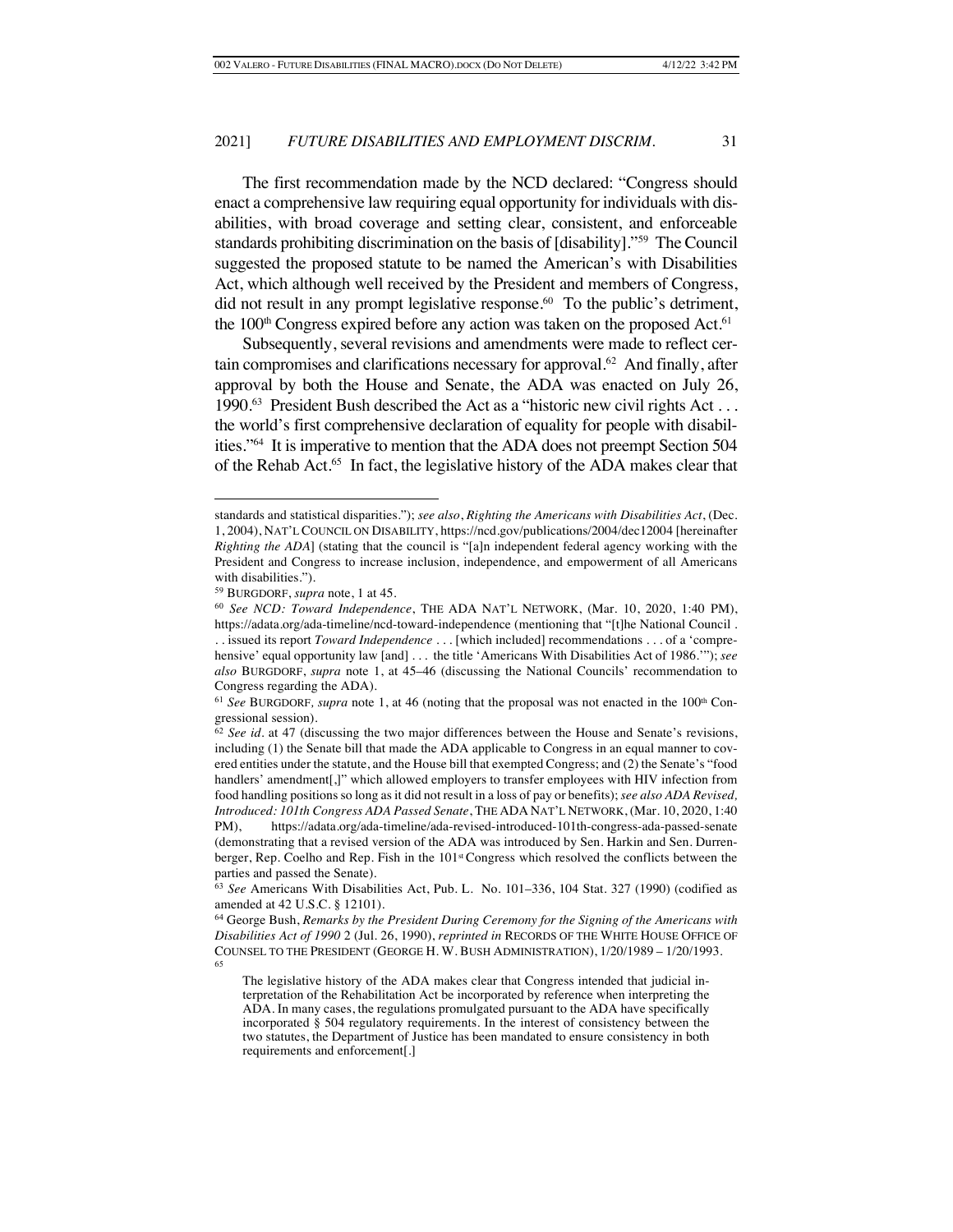Congress intended that the judicial interpretation of the Rehab Act be incorporated by reference when interpreting the ADA to prevent "imposition of inconsistent or conflicting standards for the same requirements."<sup>66</sup>

Furthermore, the ADA is categorized into five titles: Title I, Employment; Title II, Public Services; Title III, Public Accommodations and Services Operated by Private Entities; Title IV, Telecommunications Relay Services; and Title V, Miscellaneous Provisions.<sup>67</sup> It is described as an "equal opportunity" act for individuals with disabilities which extends those opportunities or protections in the private sector.<sup>68</sup> The statute lists numerous factual findings for the basis of the Act which closely resembles the findings of the U.S. Commission on Civil Rights.69 Importantly, "people with disabilities, as a group, occupy an inferior status in our society, and are severely disadvantaged socially, vocationally, economically, and educationally[,]" and have often had no legal recourse to redress this discrimination.70

In accordance with these findings, Congress affirms four purposes for the Act.<sup>71</sup> First, the statute provides "a clear and comprehensive national mandate for the elimination of discrimination against individuals with disabilities[.]"72 Second, the Act establishes "clear, strong, consistent, enforceable standards addressing discrimination against individuals with disabilities[.]"73 Thirdly, the Act's function is "to ensure that the Federal Government plays a central role in enforcing the standards established in this chapter on behalf of individuals with disabilities[.]"74 The last stated purpose describes the sources of congressional

*See* ROTHSTEIN, *supra* note 46.

<sup>66</sup> *See* 42 U.S.C. § 12117(b).

<sup>67</sup> *See An Overview of the Americans with Disabilities Act*, ADA NAT'L NETWORK, https://adata.org/factsheet/ADA-overview (last visited Dec. 31, 2021) ("The ADA is divided into five titles (or sections) that relate to different areas of public life"); *see also Structure of the ADA*, LEGAL ALMANAC: THE AMERICANS WITH DISABILITIES ACT § 1:2 (2012) ("The ADA is divided into five sections, known as "Titles." It provides for equal opportunity for all persons in the areas of employment (Title I); public services (Title II); public accommodations (Title III); and telecommunications (Title IV)").

<sup>68</sup> *See* 42 U.S.C. § 12111(2) (defining covered entities to include the private sector); *see also Introduction to the ADA*, ADA.GOV, https://www.ada.gov/ada\_intro.htm (last visited Dec. 31, 2021) (describing the ADA as an equal opportunity act for individuals with disabilities by providing the "same opportunities as everyone else to participate in the mainstream of American life – to enjoy employment opportunities, to purchase goods and services, and to participate in State and local government programs and services.").

<sup>69</sup> *See* BURGDORF, *supra* note 1 (stating that "[t]he wording of these congressional findings closely tracks findings of the U.S. Commission on Civil Rights" and noting two major factual foundations for the ADA); *see also* 42 U.S.C. §§ 12101(a)(2)–(3) (stating that society has discriminated "against individuals with disabilities" in "critical areas [such] as employment, housing, public accommodations, education, transportation, communication, recreation, institutionalization, health services, voting, and access to public services[]").

 $70\,42\,$  U.S.C. §§ 12101(a)(4), (6).

<sup>71</sup> *See* 42 U.S.C § 12101(b) (listing the purpose of the ADA Chapter).

<sup>72</sup> *Id.* § 12101(b)(1).

<sup>73</sup> *Id.* § 12101(b)(2).

<sup>74</sup> *Id.* § 12101(b)(3).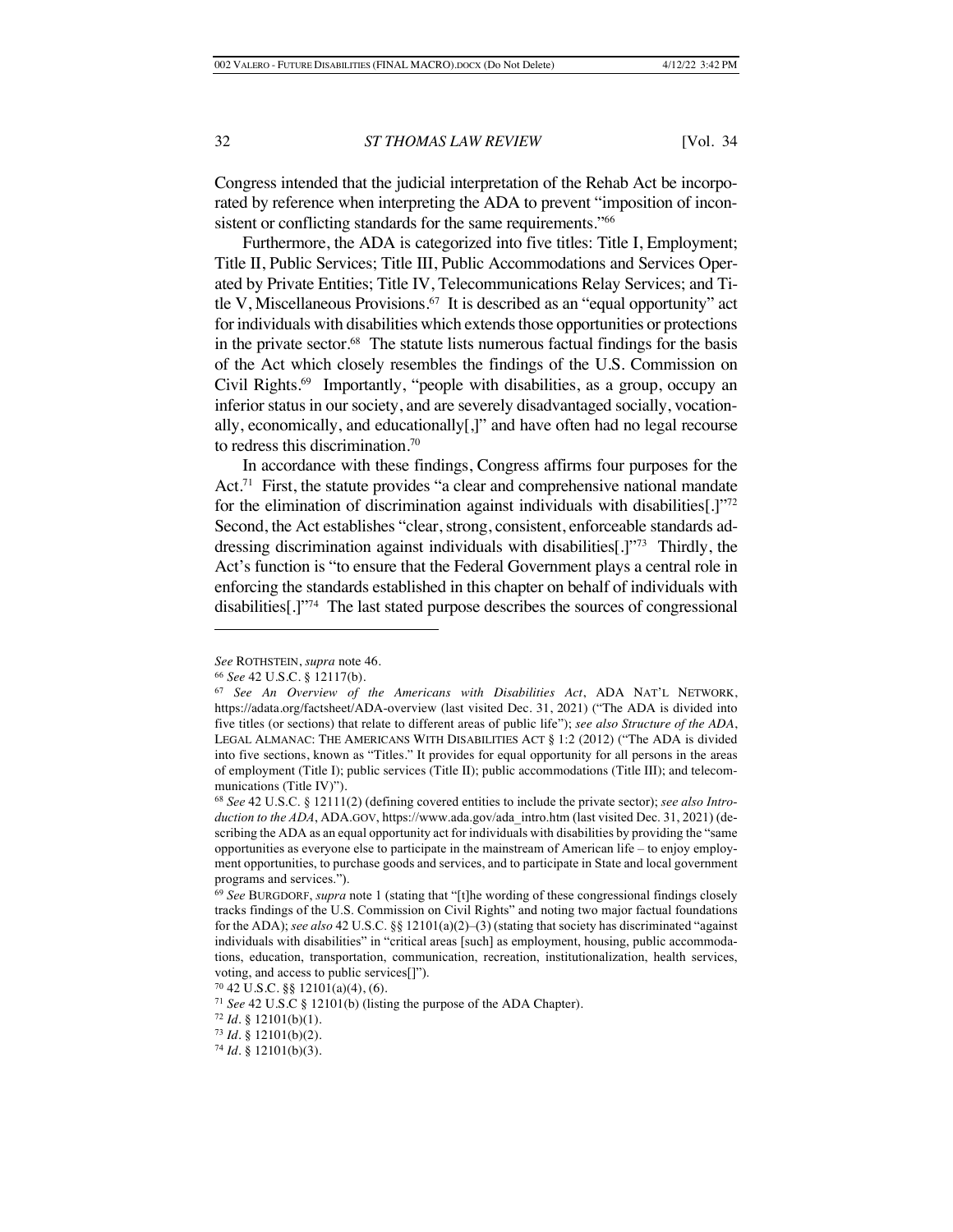authority Congress utilized in enacting the statute, including the Fourteenth Amendment and the Commerce Clause.75

i. Title 1: Employment

Title I was implemented in 1992 to provide protection to individuals with disabilities in employment settings and is enforced by the U.S. Equal Employment Opportunity Commission ("EEOC").<sup>76</sup> With few exceptions, employers with 15 or more employees must comply with the  $ADA$ .<sup>77</sup> The statute prohibits employers from discriminating against a qualified individual on the basis of a disability in all phases of the employment process.78 This title was also designed so that individuals with disabilities are not excluded from jobs that they are equally or more qualified to perform than individuals without disabilities.<sup>79</sup> A "qualified individual with a disability" is a person with a disability who can fulfill, with or without reasonable accommodation, the "requisite skill, experience, education and other job-related requirements of the employment position such individual holds or desires and, [who]... can perform the essential functions

<sup>75</sup> *Id.* § 12101(b)(4); *see also* BURGDORF, *supra* note 1, at 52 (demonstrating that each of the provisions embedded in the Act regulates only activities that are "(1) in an industry that affects commerce, (2) whose operations affect commerce, or (3) engaged in an entity that is covered if the operations of such entity affect commerce.").

<sup>76</sup> *See* ROTHSTEIN, *supra* note 46, at 114 (discussing the history of Title I of the ADA and stating that "[T]itle I of the ADA became effective on July 26, 1992.").

<sup>77</sup> *See* 42 U.S.C. § 12111(5)(A) ("The term 'employer' means a person engaged in an industry affecting commerce who has 15 or more employees for each working day in each of 20 or more calendar weeks in the current or preceding calendar year."); *see also* 42 U.S.C. §§ 12111(5)(B)(i)– (ii) ("The term 'employer' does not include the United States, corporations wholly owned by the United States government, or an Indian tribe or a bona fide private membership clubs (other than labor organizations) that are tax-exempt organizations under § 501(c) [of the Internal Revenue Code, Title 26.]"); *see also* BURGDORF, *supra* note 1, at 114 ("When Title I of the ADA became effective on July 26, 1992, employers with 25 or more employees were covered under the law" as opposed to "employers with 15 or more employees [who] were covered under the law as of July 26, 1994.").

<sup>78</sup> *See* 42 U.S.C. § 12112(a) ("No covered entity shall discriminate against a qualified individual on the basis of disability in regard to job application procedures, the hiring, advancement, or discharge of employees, employee compensation, job training, and other terms, conditions, and privileges of employment."); see also 42 U.S.C. § 12211(b) ("[T]he term 'disability' shall not include transvestism, transsexualism, pedophilia, exhibitionism, voyeurism, gender identity disorders not resulting from physical impairments, or other sexual behavior disorders."). *But see* Lindsey Conrad Kennedy, *Does ADA Cover Accommodations For Transgender Workers?*, LAW360 (Jan. 16, 2019, 1:53 PM), https://www.law360.com/articles/1119202 ("Gender dysphoria . . . is distinct from the other exceptions listed in Section 12211(b); it qualified as a disability under the ADA because, unlike the condition of simply identifying with a different gender, it can be disabling.").

<sup>79</sup> SUSAN PRINCE, J.D., MSL, FLSA EMPLOYEE EXEMPTION HANDBOOK ¶ 830 (2021), Westlaw 35466122 (discussing the purpose and protections afforded by Title I of the ADA).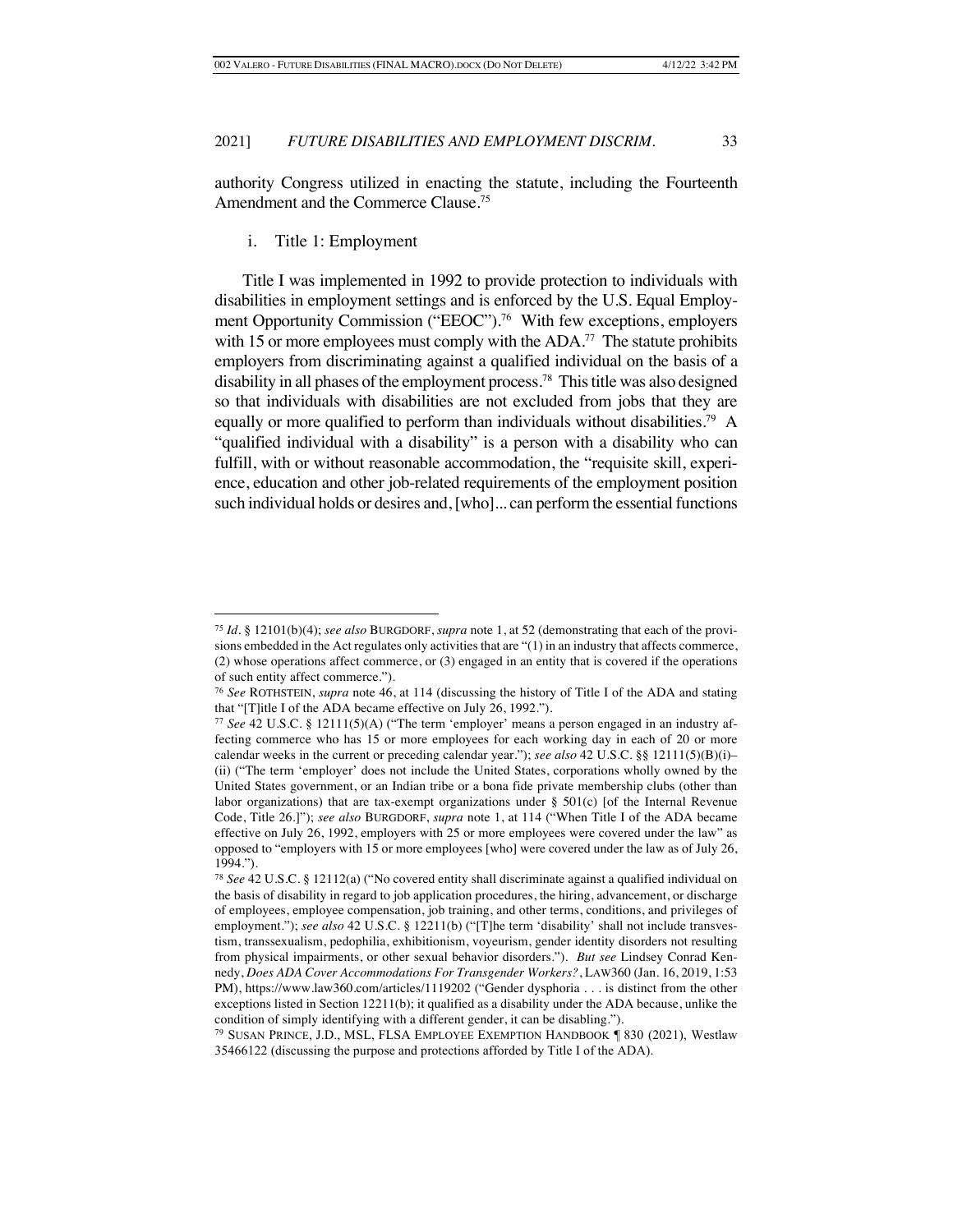of such position."80 "The possibility of future incapacity, by itself, does not make a person unqualified."81

Moreover, the covered entity must make a reasonable accommodation to the individual's disability, except under circumstances where the individual is only "regarded as" having a disability.<sup>82</sup> But before a reasonable accommodation can be made, "an employer first must know the specific tasks the individual will be required to accomplish on the job, the qualification standards and the physical and mental requirements necessary to perform those tasks."83 Job descriptions are not required by the ADA but are the most common means to provide evidence of what the essential functions of a job are and whether an individual is qualified.<sup>84</sup> These job descriptions cannot aim to exclude an individual with a disability from the job unless the selection criteria used are job related and consistent with business necessity.<sup>85</sup> While the job standards do not need to apply only to the essential functions of the job, the standards are job related when they are a legitimate measure for the specific job for which it is used.<sup>86</sup>

In addition, if an individual's disability or perceived disability impedes their ability to meet these job standards, then the ADA requires the employer to evaluate the individual's qualifications solely on his or her ability to perform the essential functions of the job, with or without reasonable accommodation.<sup>87</sup> Employers are not required to "lower existing production standards applicable to the quality or quantity of work for a given job in considering the qualifications of an individual with a disability" and are not required to hire an individual with a disability over a more qualified applicant without a disability.<sup>88</sup> An employer

An employer is free to select the most qualified applicant available and to make decisions based on reasons unrelated to the existence or consequence of a disability. For example, if two persons apply for a job opening as a typist, one a person with a disability who

<sup>80</sup> 29 C.F.R. § 1630.2(m) (2021); *see also* 42 U.S.C. § 12111(8) ("The term 'qualified individual' means an individual who, with or without reasonable accommodation, can perform the essential functions of the employment position that such individual holds or desires.").

<sup>81</sup> PRINCE, *supra* note 79.

<sup>82</sup> *See* 42 U.S.C. § 12111(9) (stating that reasonable accommodations include: "making existing facilities used by employees readily accessible to and usable by individuals with disabilities; and job restructuring, part-time or modified work schedules, reassignment to a vacant position, acquisition or modification of equipment or devices, appropriate adjustment or modifications of examinations, training materials or policies, the provision of qualified readers or interpreters, and other similar accommodations for individuals with disabilities."); *see also Title 1 Guidelines, supra* note 2 ("However, an employer only needs to make a reasonable accommodation after the applicant or employee notifies the employer that a disability exists, and accommodation is needed."). <sup>83</sup> *See* PRINCE, *supra* note 79.

<sup>84</sup> *See id.*

<sup>85</sup> *See id.*

<sup>86</sup> 29 C.F.R. § 1630.2(n)(2)–(3).

<sup>87</sup> PRINCE, *supra* note 79.

<sup>88</sup> *See* FRIEDMAN, *supra* note 7 at 954 (discussing that beyond avoiding adverse action on an individual with a disability, the statute requires a covered entity to make "a reasonable accommodation to the individual's disability. . . that does not impose an undue hardship upon the employer."); *see also The ADA: Questions and Answers*, THE U.S. EQUAL EMPLOY. OPPORTUNITY COMM'N, https://www.eeoc.gov/facts/adaqa1.html (last visited Dec. 31, 2021).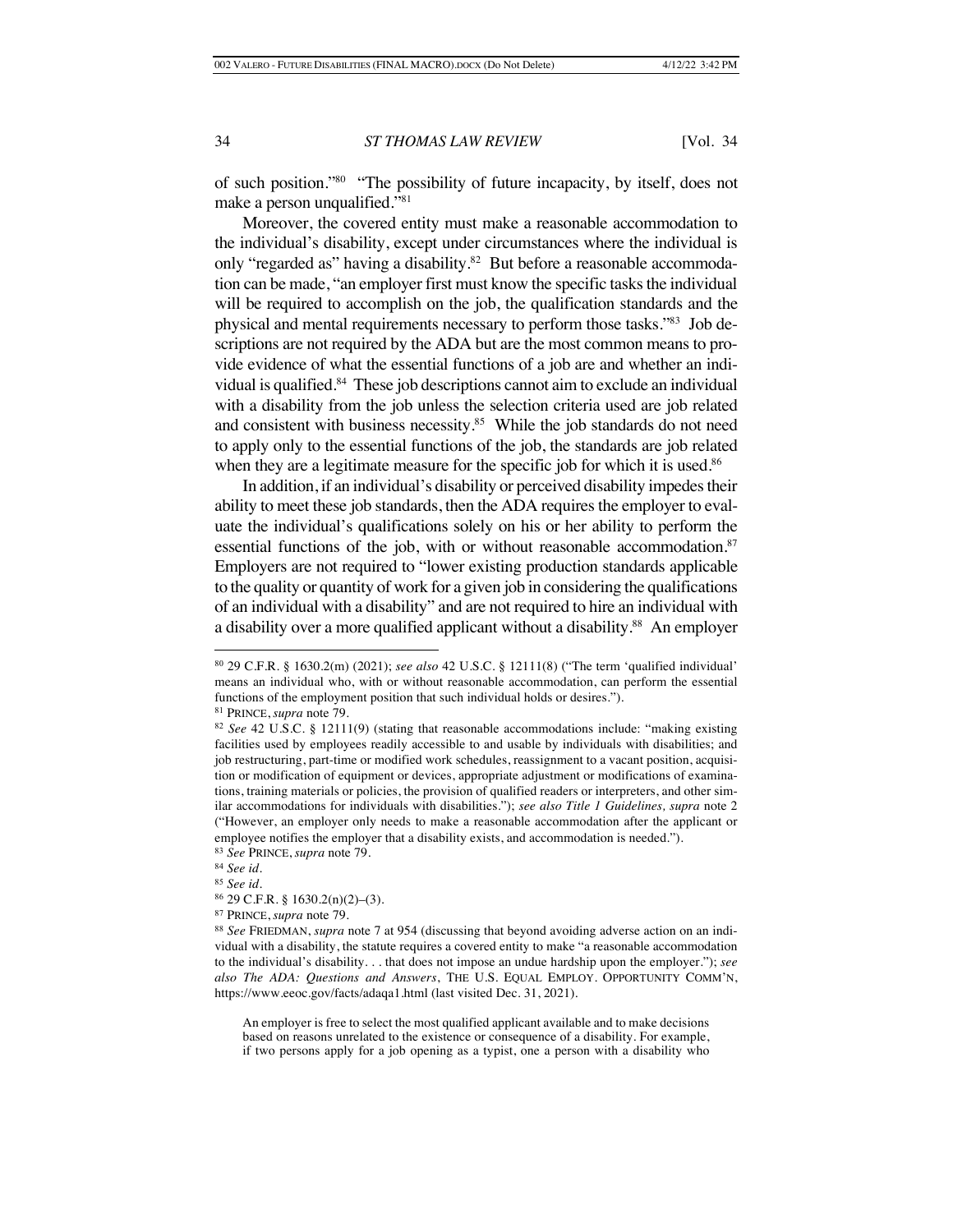is also not required to provide a reasonable accommodation if that action creates an undue hardship on the employer or in circumstances where the person is "regarded as" having a disability.89

On the other hand, an employer may require as part of the qualification standards that an individual not pose a direct threat to the health and safety of others or himself, and this standard must apply uniformly to all individuals.<sup>90</sup> If an individual does pose a direct threat, the employer must determine whether a reasonable accommodation would eliminate this risk.<sup>91</sup> If not, the employer may fire or refuse to hire that individual.<sup>92</sup> However, an individual may not be denied an employment opportunity because of a slight risk.<sup>93</sup> When determining whether an individual poses a significant risk of substantial harm to others, the employer should identify the specific risk posed and consider the following four factors: "(1) the duration of the risk; (2) the nature and severity of the potential harm; (3) the likelihood that the potential harm will occur; and (4) the

<sup>89</sup> *See* 42 U.S.C. § 12111(10) ("The term 'undue hardship' means an action requiring significant difficulty or expense."); *see also Title 1 Guidelines, supra* note 2.

An undue hardship is an action that requires significant difficulty or expense in relation to the size of the employer, the resources available, and the nature of the operation. Whether an accommodation will impose an undue hardship must always be determined case by case. Factors which will be considered are whether the action is: unduly costly, extensive, substantial, disruptive, or would fundamentally alter the nature or operation of the court.

accurately types 50 words per minute, the other a person without a disability who accurately types 75 words per minute, the employer may hire the applicant with the higher typing speed, if typing speed is needed for successful performance of the job.

*Id. But see* Linda Carter Batiste, *Giving Hiring Preference To People With Disabilities*, JOB ACCOMMODATION NETWORK, https://askjan.org/articles/Giving-Hiring-Preference-to-Peoplewith-Disabilities.cfm (last visited Dec. 31, 2021) (quoting an EEOC guideline letter which stated: "Favoring an individual with a disability over a non-disabled individual for purposes of affirmative action in hiring or advancement is not unlawful disparate treatment based on disability, and therefore does not violate Title I of the ADA.").

*Id.*; *see also* § 1630.2(o)(4) ("A covered entity is required, absent undue hardship, to provide a reasonable accommodation to an otherwise qualified individual who meets the definition of disability under the 'actual disability' prong . . . or 'record of' prong . . . but is not required to provide a reasonable accommodation to an individual who meets the definition of disability solely under the 'regarded as' prong.").

<sup>90</sup> *See* 42 U.S.C. § 12113(b) ("The term 'qualification standards' may include a requirement that an individual shall not pose a direct threat to the health or safety of other individuals in the workplace."); *see also* 42 U.S.C. § 12111(13) ("The term 'direct threat' means a significant risk to the health or safety of others that cannot be eliminated by reasonable accommodation.").

 $91 \text{ § } 1630.2(r)$  ("Direct Threat means a significant risk of substantial harm to the health or safety of the individual or others that cannot be eliminated or reduced by reasonable accommodation.").

<sup>&</sup>lt;sup>92</sup> *See id.* ("[T]he employer may refuse to hire an applicant or may discharge an employee who poses a direct threat."); *see generally* PRINCE, *supra* note 79.

<sup>93</sup> *See id.* ("An employer, however, is not permitted to deny an employment opportunity to an individual with a disability merely because of a slightly increased risk.").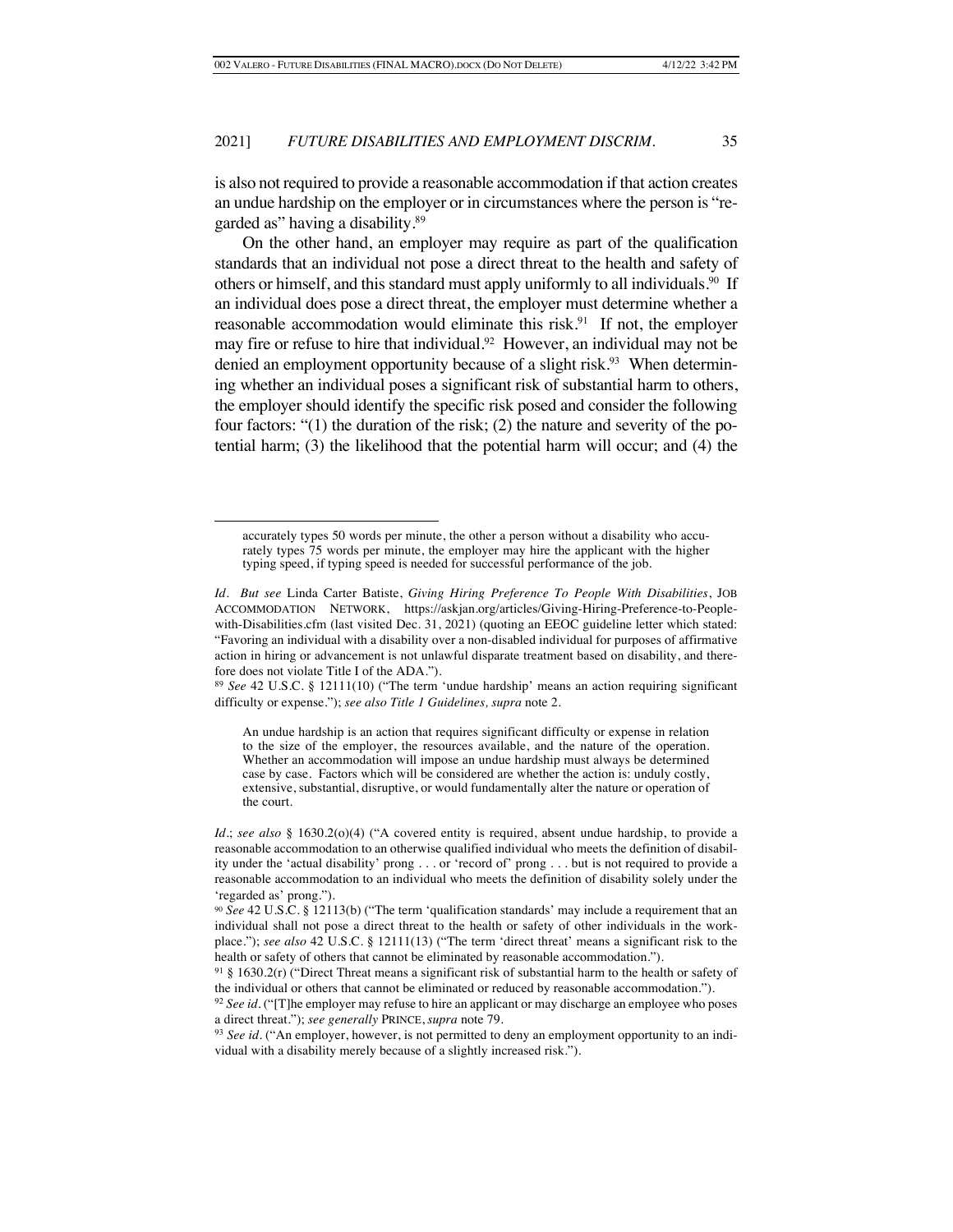imminence of the potential harm."<sup>94</sup> These considerations must rely on objective, factual evidence and are made on a case to case basis.<sup>95</sup>

### III. DISCUSSION

There is no doubt that the ADA has positively impacted many areas of life for individuals with disabilities.<sup>96</sup> The ADA has especially improved public accommodations, "access to transportation, access to independent and community living, and [the] public['s] awareness" about disability etiquette since its enactment.<sup>97</sup> Collectively, the ADA's prescriptions have enabled disabled individuals to be more actively engaged in the community, which ultimately improves their self-esteem and how they are perceived by the general public.<sup>98</sup> Even though the ADA has successfully fulfilled its purpose of providing equal

Such consideration must rely on objective, factual evidence—not on subjective perceptions, irrational fears, patronizing attitudes, or stereotypes—about the nature or effect of a particular disability, or of disability generally. Relevant evidence may include input from the individual with a disability, the experience of the individual with a disability in previous similar positions, and opinions of medical doctors, rehabilitation counselors, or physical therapists who have expertise in the disability involved and/or direct knowledge of the individual with the disability.

29 C.F.R. app. § 1630; *see generally* PRINCE, *supra* note 79.

<sup>96</sup> *See* Jean Crockett, *Fulfilling the Promise of the Americans with Disabilities Act*, THE CONVERSATION (Jul. 24, 2017 at 2:25 PM), https://theconversation.com/fulfilling-the-promise-ofthe-americans-with-disabilities-act-81426 ("As we celebrate 27 years of ADA, we can see the significance of this law. It has challenged discrimination and helped remove many barriers so that roughly 56.7 million Americans with disabilities can lead independent lives."); *see also* Lex Frieden, *The Impact of the ADA in American Communities*, THE UNIV. OF TEX. HEALTH SCI. CTR. AT HOUS. 4 (Jul. 23, 2015), http://southwestada.org/html/publications/general/20150715%20ADA%20Impact%20Narrative%20(Rev-Final%20v2).pdf ("[F]rom the perspective of those for whom the law was intended to have the greatest impact – many expectations have been achieved; some would even say the impact of the ADA has exceeded their expectations.").

<sup>97</sup> Frieden, *supra* note 96 at 6 (noting that the greatest ADA impacts have been improvements in access to public accommodations and mentioning other significant improvements, including: "transportation, access to independent and community living, and public awareness about the ADA and disability etiquette.").

<sup>98</sup> *See id.* ("It also was suggested that by enabling individuals with disabilities to be more actively engaged in the ubiquitous retail economy, the ADA is helping to improve both the self-esteem of individuals with disabilities, and how they are perceived by others.").

<sup>&</sup>lt;sup>94</sup> § 1630.2(r)(1)–(4) (listing the relevant factors in making the determination of whether a substantial risk exists).

<sup>95</sup> § 1630.2.

The determination that an individual poses a "direct threat" shall be based on an individualized assessment of the individual's present ability to safely perform the essential functions of the job. This assessment shall be based on a reasonable medical judgment that relies on the most current medical knowledge and/or on the best available objective evidence.

*Id.*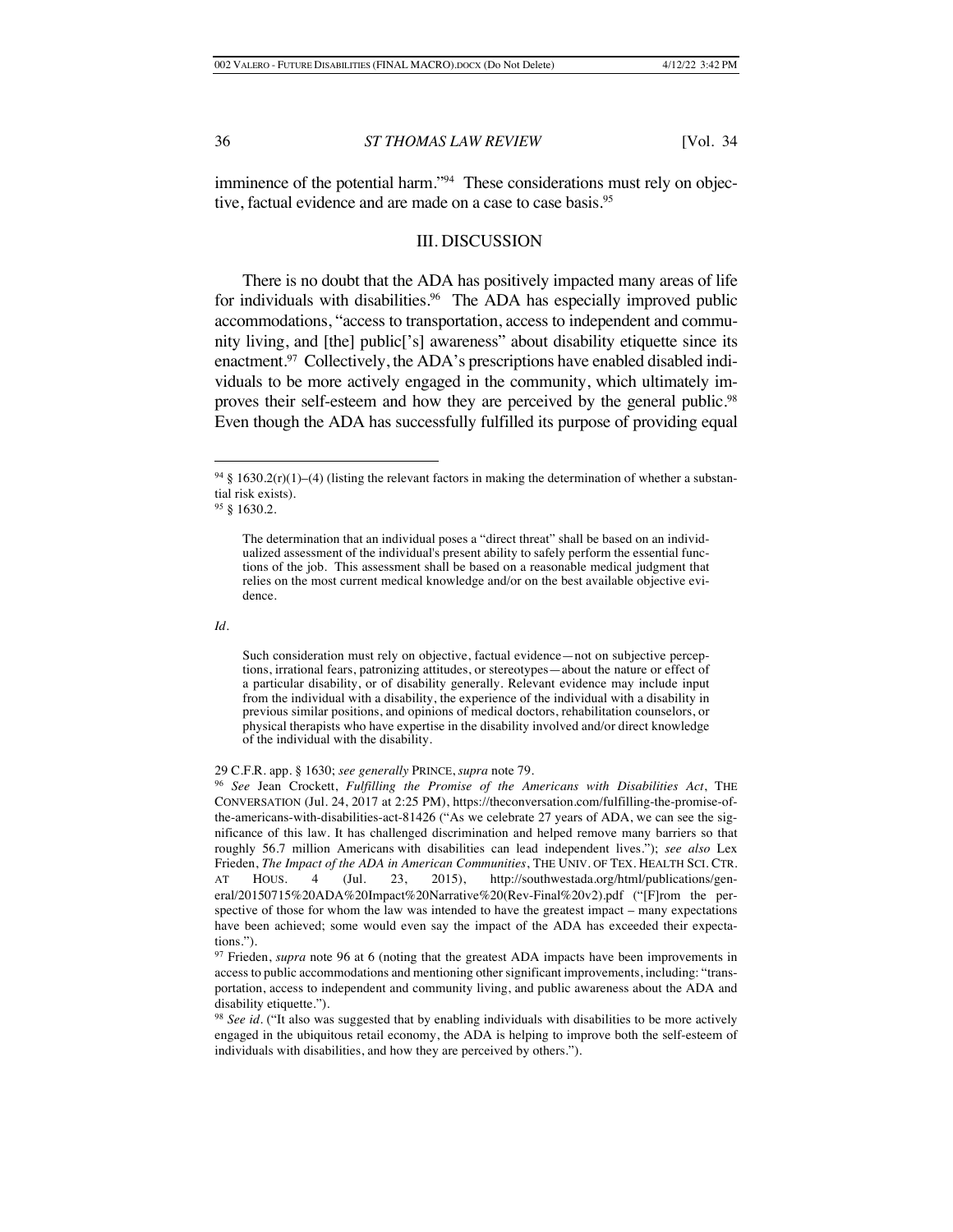opportunities for individuals with disabilities in most areas, there is still much work to be accomplished in the employment sector.<sup>99</sup>

It is true that individuals with disabilities now have easier access into buildings, are more likely to get a promotion, and their pay is equal to non-disabled co-workers.100 However, the unemployment rate for individuals with disabilities remains significantly higher compared to those without a disability.101 And while the general quality of life for disabled individuals has been improved by the ADA, difficulties obtaining employment coupled with increasing expenses have left in place difficult barriers for those individuals to raise their standard of living. $102$ 

Moreover, although the ADA is a widely accepted federal law with bipartisan support, the protection afforded individuals with disabilities in employment settings was limited by several Supreme Court decisions.<sup>103</sup> The protections found under the "regarded as" prong were so limited by certain decisions, they required reversal via The Americans with Disabilities Amendment Act of 2008 ("ADAA").104 In doing so, the ADAA reiterated Congress' desire that the "regarded as" prong is to be interpreted and applied broadly.<sup>105</sup> Additionally,

<sup>99</sup> *See id.* ("The biggest disappointment among the disability leaders surveyed remains the lack of progress by individuals with disabilities toward reaching goals of economic independence vis-a-vis equal employment opportunities.").

<sup>100</sup> *See The ADA at 25: Important Gains, But Gaps Remain*, WHARTON (Aug. 7, 2015), https://knowledge.wharton.upenn.edu/article/the-gaps-that-remain-as-the-ada-turns-25/ ("[T]he quality of work now available to Americans with disabilities has also improved in the last 25 years. 'It is easier [for people with disabilities] to get into the building, they are more likely to get a promotion, and their pay is more on par with those of their colleagues.'").

<sup>101</sup> *See* Karina Hernandez, *People with Disabilities Are Still Struggling to Find Employment – Here Are The Obstacles They Face*, CNBC.COM (Mar. 30, 2020, 9:35 AM), https://www.cnbc.com/2020/03/02/unemployment-rate-among-people-with-disabilities-is-stillhigh.html ("The Bureau of Labor Statistics reported on Feb. 26 an unemployment rate of 7.3% among people with disabilities in 2019, a slight decrease from the 8% reported in 2018. Yet, people with disabilities are still twice as likely to be unemployed, compared to those without a disability."); *see also* Freiden, *supra* note 96 ("Although there has been significant improvement in employment rates, retention and workplace accommodations for individuals with disabilities since 1990, there continues to be large disparities between Americans with disabilities and without, as evidenced by the employment rates of 17.6 percent and 64 percent, respectively.").

<sup>102</sup> *See* Freiden, *supra* note 96 ("There seems to be a sense that while general quality of life has been improved by the ADA, difficulties obtaining employment and ever-increasing expenses have prevented most individuals with disabilities from raising their standard of living.").

<sup>103</sup> *See Righting the ADA*, *supra* note 58 (analyzing multiple Supreme Court decisions and determining that while some liberated individuals with disabilities, others have departed from the core principles and objectives of the ADA).

<sup>104</sup> *See The Americans with Disabilities Act Amendments Act of 2008*, U.S. EQUAL EMPLOY. OPPORTUNITY COMM'N, https://www.eeoc.gov/laws/statutes/adaaa\_info.cfm (last visited Dec. 31, 2021) ("The Act makes important changes to the definition of the term 'disability' by rejecting the holdings in several Supreme Court decisions and portions of EEOC's ADA regulations.").

<sup>&</sup>lt;sup>105</sup> *See id.* ("The Act emphasizes that the definition of disability should be construed in favor of broad coverage of individuals to the maximum extent permitted by the terms of the ADA and generally shall not require extensive analysis.").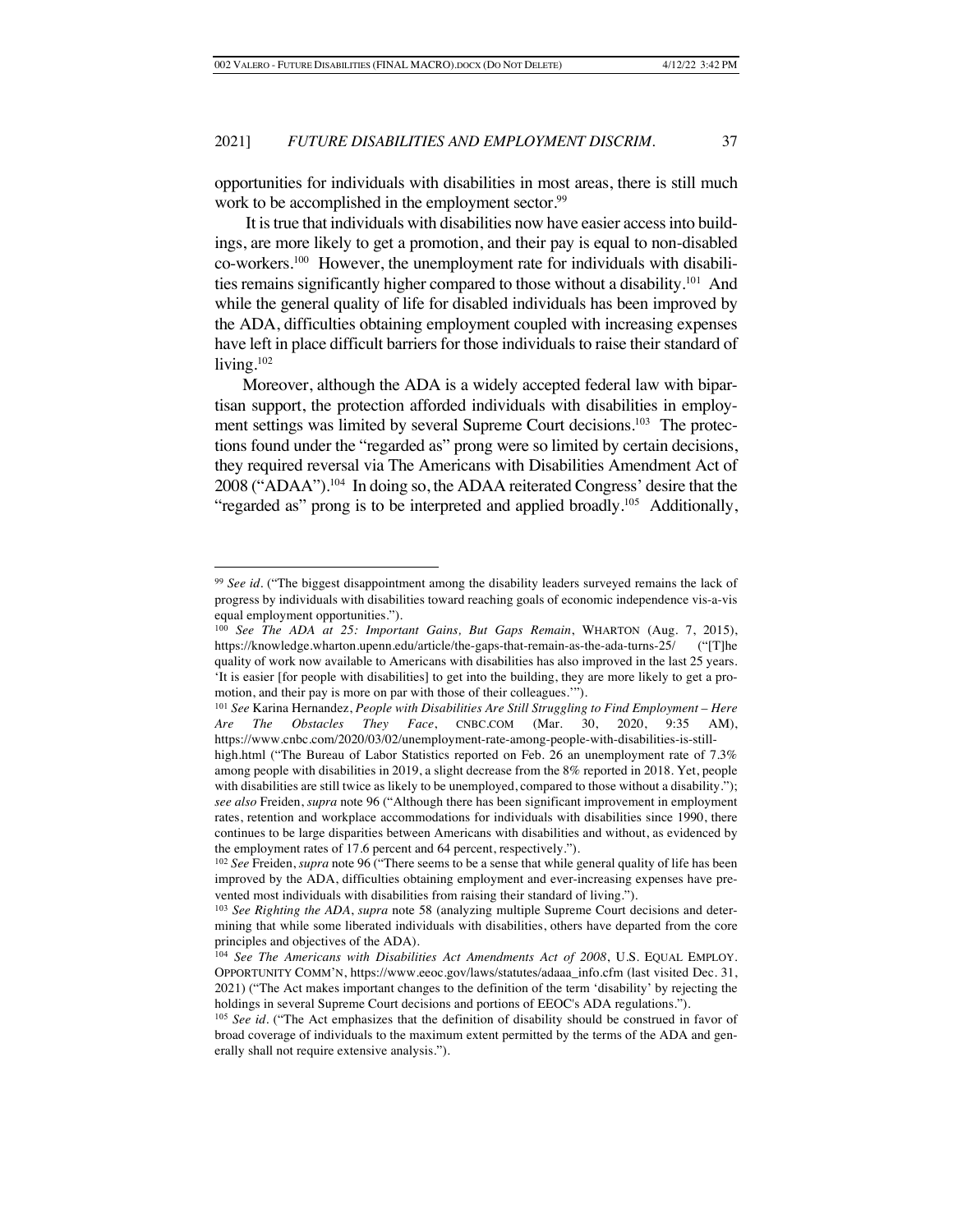the ADAA required the courts to focus their analysis on whether there was discrimination and not on whether the person has a disability.106

By analyzing the history of the "regarded as" prong and the impacts of the decisions prior to the ADAA, we'll see that the decisions in *Shell* and *STME* produce the same affect to limit and narrowly interpret the "regarded as" prong.107 Ultimately, this creates more barriers for individuals with disabilities to secure employment while opening the door for employers to discriminate on basis that civil rights laws prohibit.108

### A. "REGARDED AS" PRONG

The "regarded as" prong was first established in Section 504 of the Rehab. Act, which was subsequently codified in the ADA regulations.<sup>109</sup> The third prong is an extremely broad element of the disability definition that extends the statutory protection to anyone who had been subject to adverse action by a covered entity on the basis of a physical or mental impairment, whether real or perceived.110 Legislative history provides two examples of an individual "regarded as" having a disability, including: "(1) a severe burn victim who is denied employment based on the employer's personal discomfort with disfigurement; and (2) an individual whose pre-employment physical reveals a back anomaly, and who is denied employment despite the absence of any symptoms of actual back impairment because of the employer's fear of injury and increased insurance or worker's compensation costs."111 In both examples, the Rehab Act and the ADA still require the individual to be able to fully perform the essential functions of the job to receive statutory protection.<sup>112</sup>

<sup>106</sup> *See Questions and Answers on the Final Rule Implementing the ADA Amendments Act of 2008*, U.S. EQUAL EMPLOY. OPPORTUNITY COMM'N, https://www.eeoc.gov/laws/guidance/questionsand-answers-final-rule-implementing-ada-amendments-act-2008 (last visited Dec. 31, 2021) ("In keeping with Congress' direction that the primary focus of the ADA is on whether discrimination occurred, the determination of disability should not require extensive analysis.").

<sup>107</sup> *See* Risa M. Mish, *"Regarded As Disabled" Claims Under the ADA: Safety Net or Catch All?*, https://scholarship.law.upenn.edu/cgi/viewcontent.cgi?article=1006&context=jbl. (last visited Dec. 31, 2021).

<sup>108</sup> *See* Mish, *supra* note 107.

<sup>109</sup> Mish, *supra* note 107 (stating that the "regarded as disabled" provision derived from similar language in the ADA's precursor statute, the Rehabilitation Act of 1973).

<sup>110</sup> *See Righting the ADA*, *supra* note 58 ("It was conceived as an extremely broad element of the definition that would extend statutory protection to anyone who had been excluded or disadvantaged by a covered entity on the basis of a physical or mental impairment, whether real or perceived."). <sup>111</sup> *See* Mish, *supra* note 107 (listing two examples of scenarios that fall under the "regarded as" prong).

<sup>112</sup> *See id.*

Significantly, neither example offered by Congress includes an employee who is not only perceived as disabled, but is also in fact unable to perform the essential functions of the job in question . . . Both the legislative history and the actual language of the ADA make clear that the "regarded as disabled" provision is intended to benefit only those employees *erroneously* perceived to be disabled, and who are in fact fully able to perform the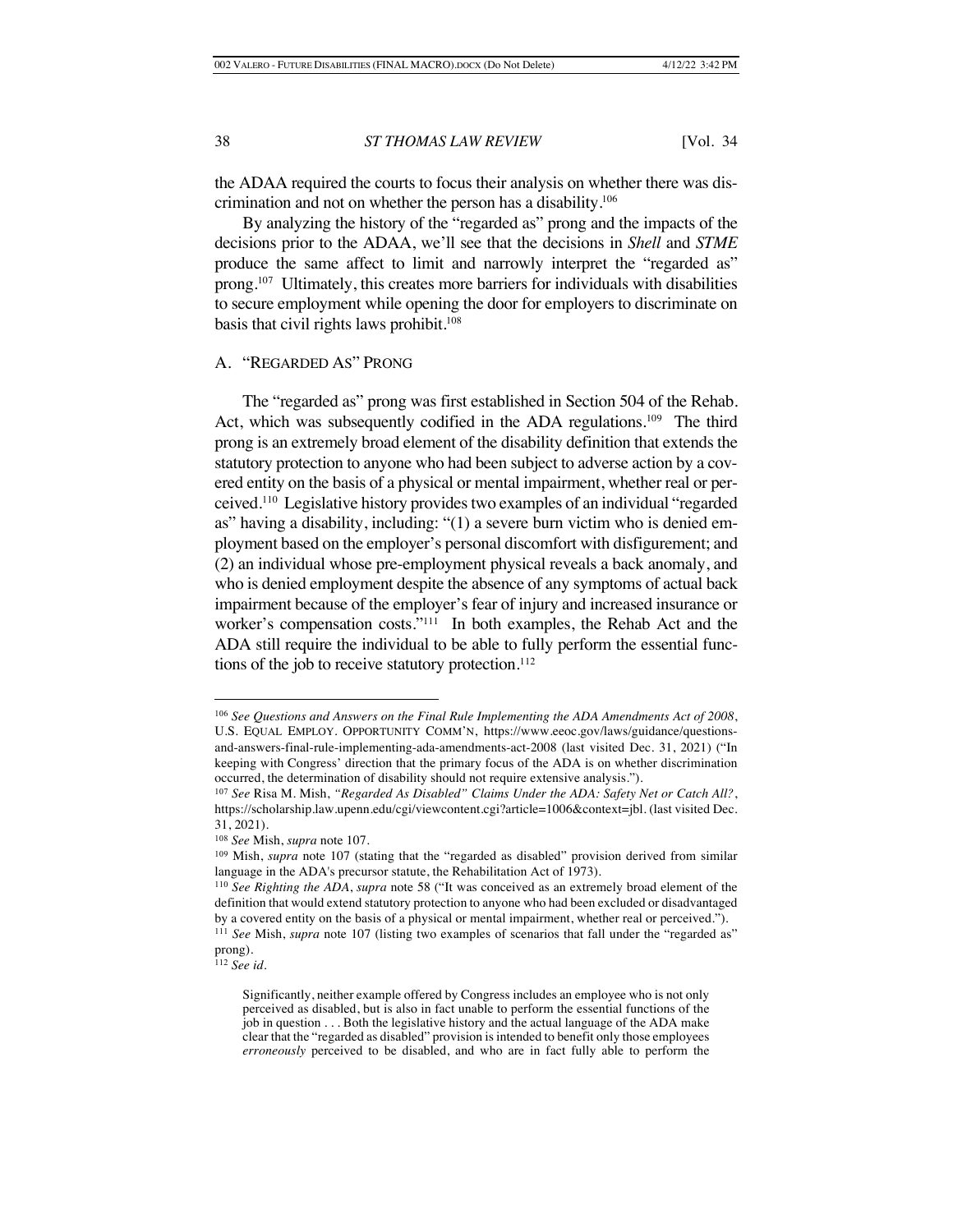This broad interpretation of the "regarded as" prong was first validated in School Board of Nassau County v. Arline.<sup>113</sup> In that case, an elementary school teacher was fired after suffering a third relapse of tuberculosis within two years despite being in remission for the previous twenty years.114 The District Court determined that "although there was '[n]o question that she suffers a handicap,' [she] was nevertheless not 'a handicapped person under the terms of the [Rehab Act]."<sup>115</sup> The Court of Appeals reversed holding that persons with contagious diseases are covered under Section 504.116 Then, the Supreme Court affirmed, and elaborated on Congress' intention for including the "regarded as" provision in the definition of disability. $117$ 

The legislative history indicates that Congress acknowledged that society's accumulated myths and fears about disabilities are as handicapping as the physical limitations that may accompany a disability.<sup>118</sup> The court also notes that Congress was concerned with protecting the disabled against discrimination "not only simple prejudice, but also from 'archaic attitudes and laws' and from 'the fact that American people are unfamiliar with and insensitive to the difficulties individuals [with disabilities face.]'"119 To combat these concerns and

#### *Id.*

<sup>113</sup> *See Righting the ADA*, *supra* note 58

Such a broad interpretation was embraced in Section 504 regulations and validated by the Supreme Court in its decision in *School Board of Nassau County v. Arline*. Subsequently, ADA committee reports endorsed the broad interpretation of being "regarded as" having a disability and this approach was codified in ADA regulations.

#### *Id.*

<sup>115</sup> *Id.* at 277.

<sup>116</sup> *Id.*

<sup>118</sup> *See id.* at 279 ("Congress acknowledged that society's accumulated myths and fears about disability and disease are as handicapping as are the physical limitations that flow from actual impairment."). The ADA's "regarded as disabled" provision:

was intended by Congress to provide relief to individuals who are discriminated against because of the "myths, fears, and stereotypes associated with disabilities." In short, the "regarded as disabled" provision was designed as a safety net for the individual who, though not in fact disabled from performing a particular job, was nevertheless discriminated against based upon the erroneous assumptions of others about such individual's ability to perform that job.

essential functions of that job.

<sup>114</sup> *See* Sch. Bd. of Nassau Cnty. v. Arline, 480 U.S. 273, 274–75 (1987) (discussing the facts of the case).

<sup>&</sup>lt;sup>117</sup> *See id.* (stating that "[t]he court remanded the case 'for further findings as to whether the risks of infection precluded Mrs. Arline from being 'otherwise qualified' for her job and, if so, whether it was possible to make some reasonable accommodation for her in that teaching position' or in some other position[]" and ultimately affirmed the Court of Appeals decision).

Mish, *supra* note 107 (citing H.R. REP. NO 101–485(III), at 30–31 (1990), *reprinted in* 1990 U.S.C.C.A.N. 452, 452–53).

<sup>119</sup> *Arline*, 403 U.S. at 279.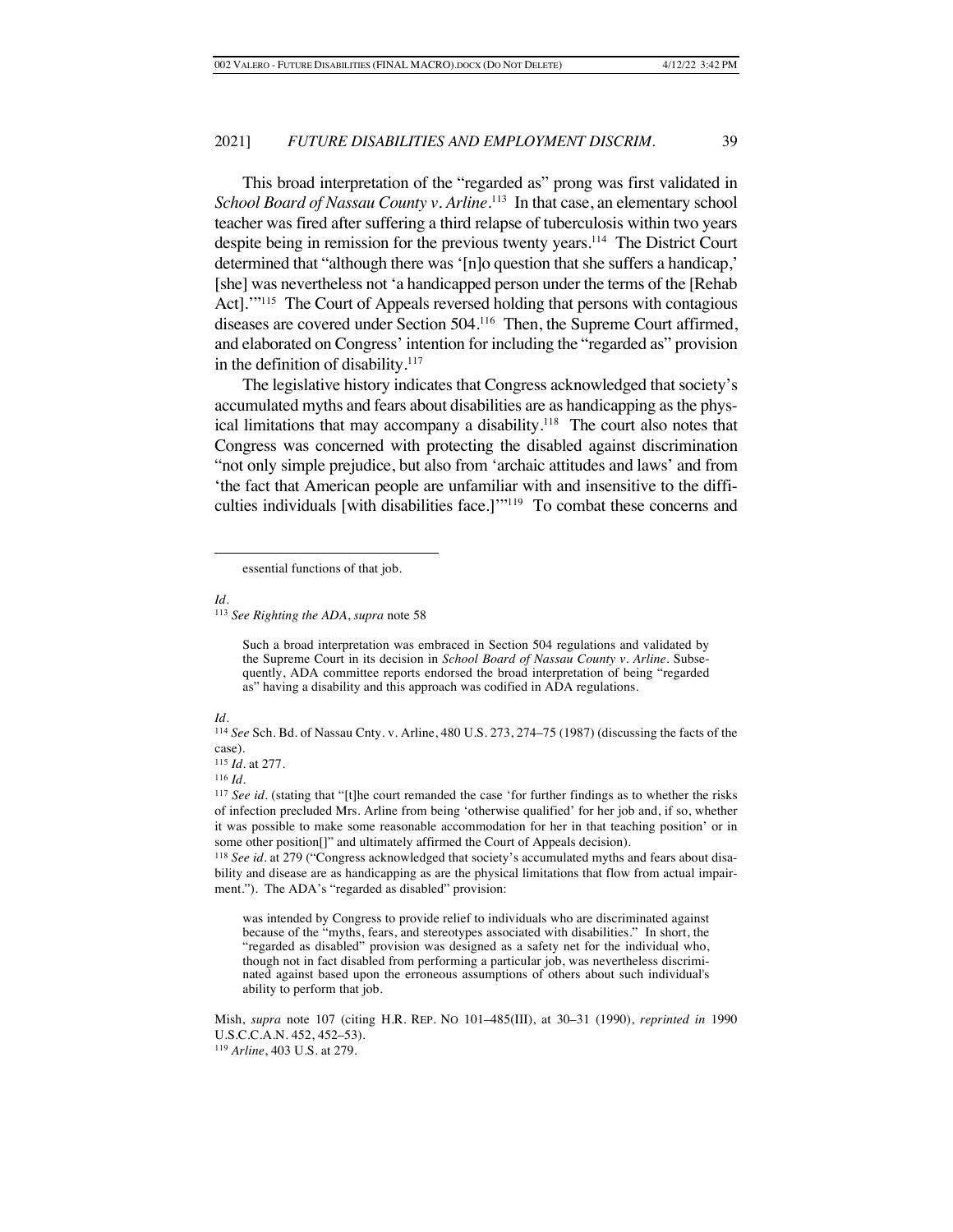effects of erroneous perceptions, Congress included the "regarded as" prong.120 The decision in *Sutton v. United Airlines,* however, disregarded the expansive view of the third prong and narrowly interpreted its broad scope.121 Because of the incorrect and very high burden on the petitioner created by the *Sutton* decision, fewer "regarded as" cases were pursued.<sup>122</sup> Consequently, opportunities for justice were denied to individuals who were discriminated against in the workplace on the basis of a disability.<sup>123</sup>

#### B. *SUTTON V. UNITED AIR LINES, INC.*

In this case, twin myopic applicants were denied positions as global airline pilots because they failed to meet the airlines minimum visual requirements.124 The Court found that they were not disabled within the meaning of the ADA because they could fully correct their visual impairment.<sup>125</sup> The Court specifically disregarded the expansive view of the "regarded as" prong and instead narrowed its scope by: "(1) its rulings on mitigating measures, (2) its requirement that proving one was 'regarded as' substantially limited in working must show that the employer considered the person as unable to perform either a class of jobs or a broad range of jobs in various classes, and (3) its redirection of the

#### *Id.*

The EEOC reported that, while it always had been reserved in its use of the third prong, after Sutton, "we tend to rely on the theory even less, in part because of the proof element that the employer must regard the individual as being substantially limited in a major life activity, and evidence of this perception is difficult to obtain."

#### *Id.*

<sup>120</sup> *See id.* Congress expressed concern that:

<sup>[</sup>i]t would be unfair to allow an employer to seize upon the distinction between the effects of a disease on others and the effects of a disease on a patient and use that distinction to justify discriminatory treatment. Nothing in the legislative history of § 504 suggests that Congress intended such a result. That history demonstrates that Congress was as concerned about the effect of an impairment on others as it was about its effect on the individual. Congress extended coverage, in 29 U.S.C. § 706(7)(B)(iii), to those individuals who are simply 'regarded as having' a physical or mental impairment.

<sup>121</sup> *See generally* Sutton v. United Air Lines, Inc., 527 U.S. 471 (1999) (holding three rulings that incorrectly and narrowly interpreted the protections found under the "regarded as" prong of the ADA).

<sup>122</sup> *See Righting the ADA*, *supra* note 58.

<sup>123</sup> *See Righting the ADA*, *supra* note 58.

The revised finding stresses that normal human variation occurs across a broad spectrum of human abilities and limitations, and makes it clear that all Americans are potentially susceptible to discrimination on the basis of disability, whether they actually have physical or mental impairments and regardless of the degree of any such impairment.

<sup>124</sup> *See Sutton*, 527 U.S. at 471 (discussing the facts of the case). <sup>125</sup> *See id.*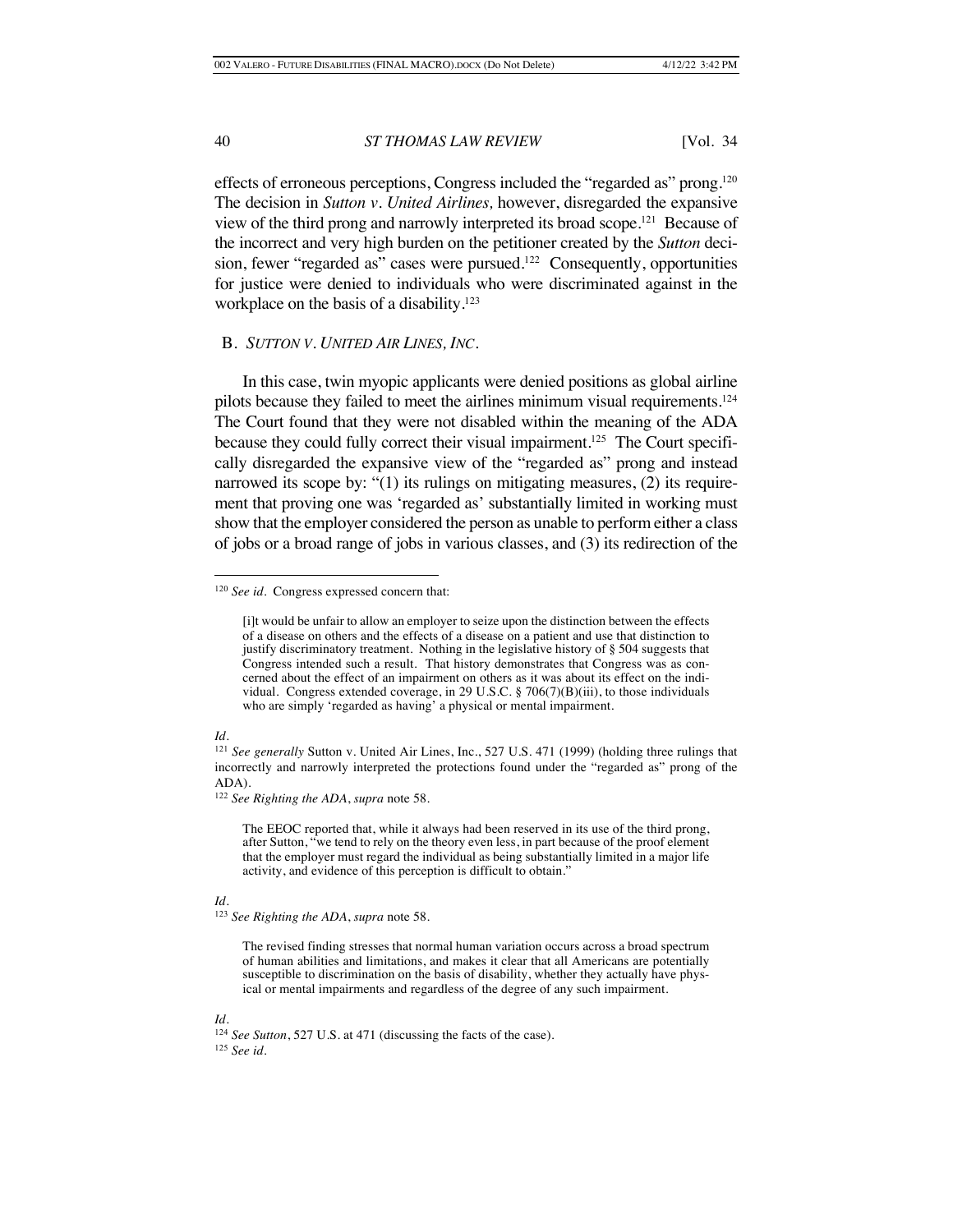focus from whether the covered entity treated the person as having a substantially limiting condition to whether the covered entity was motivated by certain kinds of mistaken beliefs or misperceptions."126

#### i. Mitigating Measures

First, *Sutton* held that mitigating measures must be considered when determining if there is a disability because an impairment does not substantially limit a major life activity if it is corrected.127 In coming to this decision, the Court analyzed the definition and verb form of "substantially limits" to determine that the substantial limitation requires a person to be "presently – not potentially or hypothetically – substantially limited in order to demonstrate a disability."<sup>128</sup> However, the issue with excluding instances where a person might or could have a substantially limiting disability if mitigating measures are not considered is addressed in the "Right to ADA" proposal prior to the ADAA.<sup>129</sup> There, the NCD discussed that this ruling excluded large groups of individuals with disabilities from the ADA's protection.<sup>130</sup> For example, if a covered entity could successfully demonstrate that an individual with epilepsy, diabetes, or a mental

*Id.* The court also noted that "a person whose physical or mental impairment is corrected by mitigating measures still has an impairment, but if the impairment is corrected it does not 'substantially limi[t]' a major life activity." *Id.* <sup>128</sup> *See id.*

A "disability" exists only where an impairment "substantially limits" a major life activity, not where it "might," "could," or "would" be substantially limiting if mitigating measures were not taken. A person whose physical or mental impairment is corrected by medication or other measures does not have an impairment that presently "substantially limits" a major life activity.

<sup>126</sup> *See Righting the ADA*, *supra* note 58, at 52.

<sup>127</sup> *See Sutton,* 527 U.S. at 482.

Looking at the Act as a whole, it is apparent that if a person is taking measures to correct for, or mitigate, a physical or mental impairment, the effects of those measures—both positive and negative—must be taken into account when judging whether that person is "substantially limited" in a major life activity and thus "disabled" under the Act.

<sup>129</sup> *See Righting the ADA*, *supra* note 58 (discussing the impacts of the *Sutton*'s mitigating measures ruling).

<sup>130</sup> *See id.* The illustrative example applies broadly:

<sup>[</sup>T]o diabetes, various psychiatric disabilities, hypertension, arthritis, and numerous other conditions that, for some individuals, can be controlled by medication. Moreover, the same problems arise with conditions for which techniques and devices other than medication provide an avenue for mitigation. Thus, a company that discriminates against people who use hearing aids will be insulated from challenge by people for whom the hearing aids are effective in offsetting, to some degree, diminution of functional ability to hear.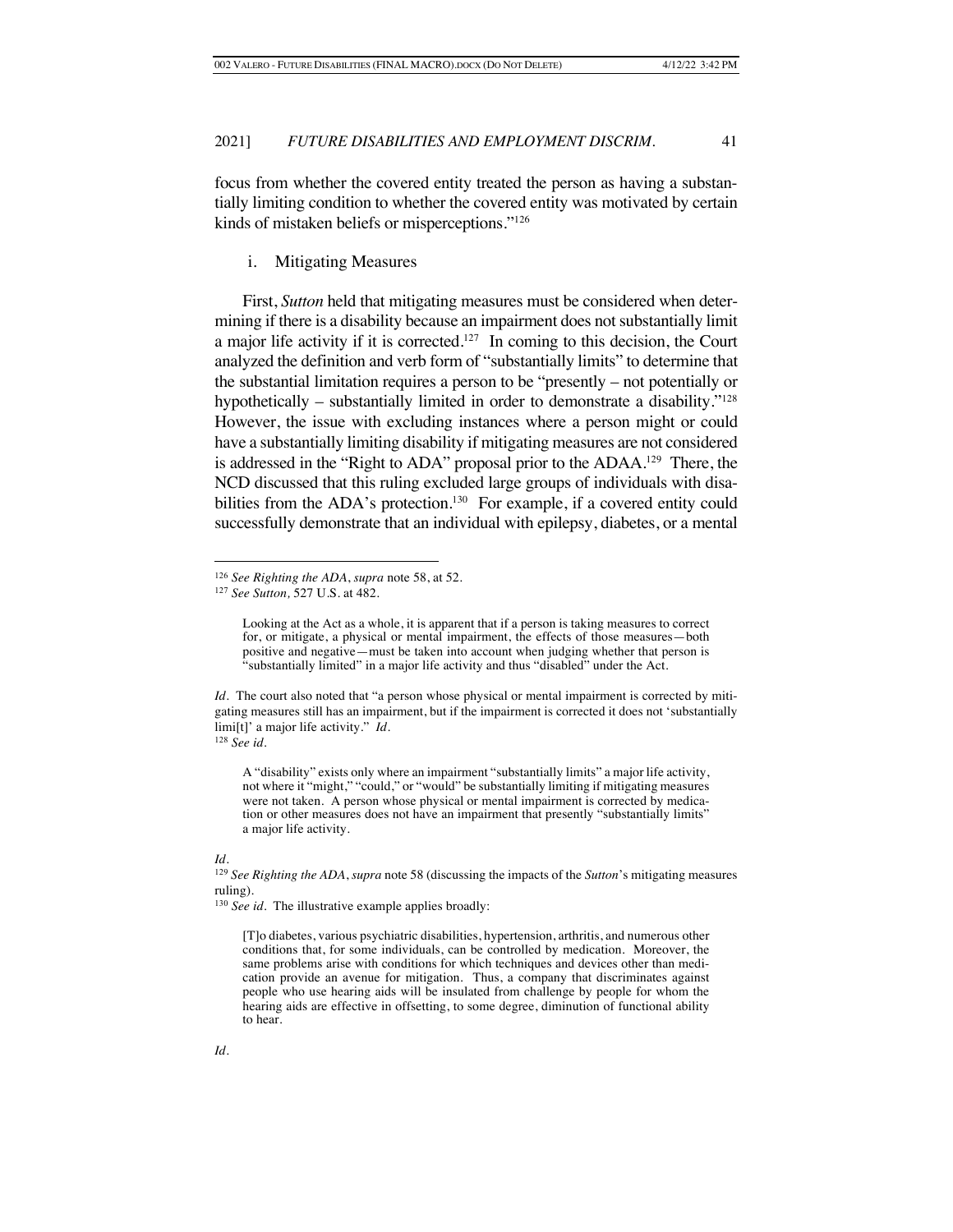health condition, may effectively control their symptoms by medication, the individual would be unable to challenge the discriminatory actions of the employer.131 Congress maintains though, that mitigating measures must be disregarded in determining the eligibility under the ADA or else "much discrimination on the basis of disability will be shielded from effective challenge."<sup>132</sup>

#### ii. Substantially Limited

In respect to this factor, the Court ignored the purpose or legislative history of the ADA and instead relied on the Oxford English Dictionary definition to find an outcome favorable to employers.133 Specifically, the Court stated that "substantial" suggests "considerable" or "specified to a large degree" and also noted the EEOC's interpretation defining the term as "unable to perform" or "significantly restricted."134 Relying on these definitions, the Court held that "substantially limited in the major life activity of working" requires that the individual be precluded from a broad range of jobs, not just a specified job.<sup>135</sup>

#### *Id.*

<sup>131</sup>

This is true even if the employer or other covered entity has an express policy against the hiring of people with epilepsy; puts up signs that say, "epileptics not welcome here"; inaccurately assumes that all persons with epilepsy are inherently unsafe; or has the irrational belief that epilepsy is contagious. The unfairness or irrationality of the covered entity's actions and motivations, including stereotypes, fears, assumptions, and other forms of prejudice, cannot be challenged by a person whose condition is mitigated. The end result is that it is a rare plaintiff who is in a position to challenge even the most egregious and outrageous discrimination involving a condition that can be mitigated.

<sup>132</sup> *See id.* at 44 ("Congress to take a contrary position—that unless you disregard mitigating measures in determining eligibility for ADA protection, you shield much discrimination on the basis of disability from effective challenge."); *see also* Americans with Disabilities Act Amendments Act of 2008, Pub. L. No. 110–325, § 4, 112 Stat. 3553 (2008) (showing proper ADA eligibility determination relies on ignoring mitigating measures).

<sup>133</sup> Sutton v. United Air Lines, Inc., 527 U.S. 471, 491 (relying on the Oxford English Dictionary where "'substantial'" is defined as "'[r]elating to or proceeding from the essence of a thing; essential'" and "'of ample or considerable amount, quantity or dimensions'").

<sup>134</sup>

The ADA does not define "substantially limits," but "substantially" suggests "considerable" or "specified to a large degree" and quoting the EEOC's definition of "substantially limits" as "significantly restricted in the ability to perform either a class of jobs or a broad range of jobs in various classes as compared to the average person having comparable training, skills and abilities." The inability to perform a single, particular job does not constitute a substantial limitation in the major life activity of working.

<sup>135</sup> *See Sutton*, 527 U.S. at 492.

To be substantially limited in the major life activity of working, then, one must be precluded from more than one type of job, a specialized job, or a particular job of choice. If jobs utilizing an individual's skills (but perhaps not his or her unique talents) are available, one is not precluded from a substantial class of jobs. Similarly, if a host of different types of jobs are available, one is not precluded from a broad range of jobs.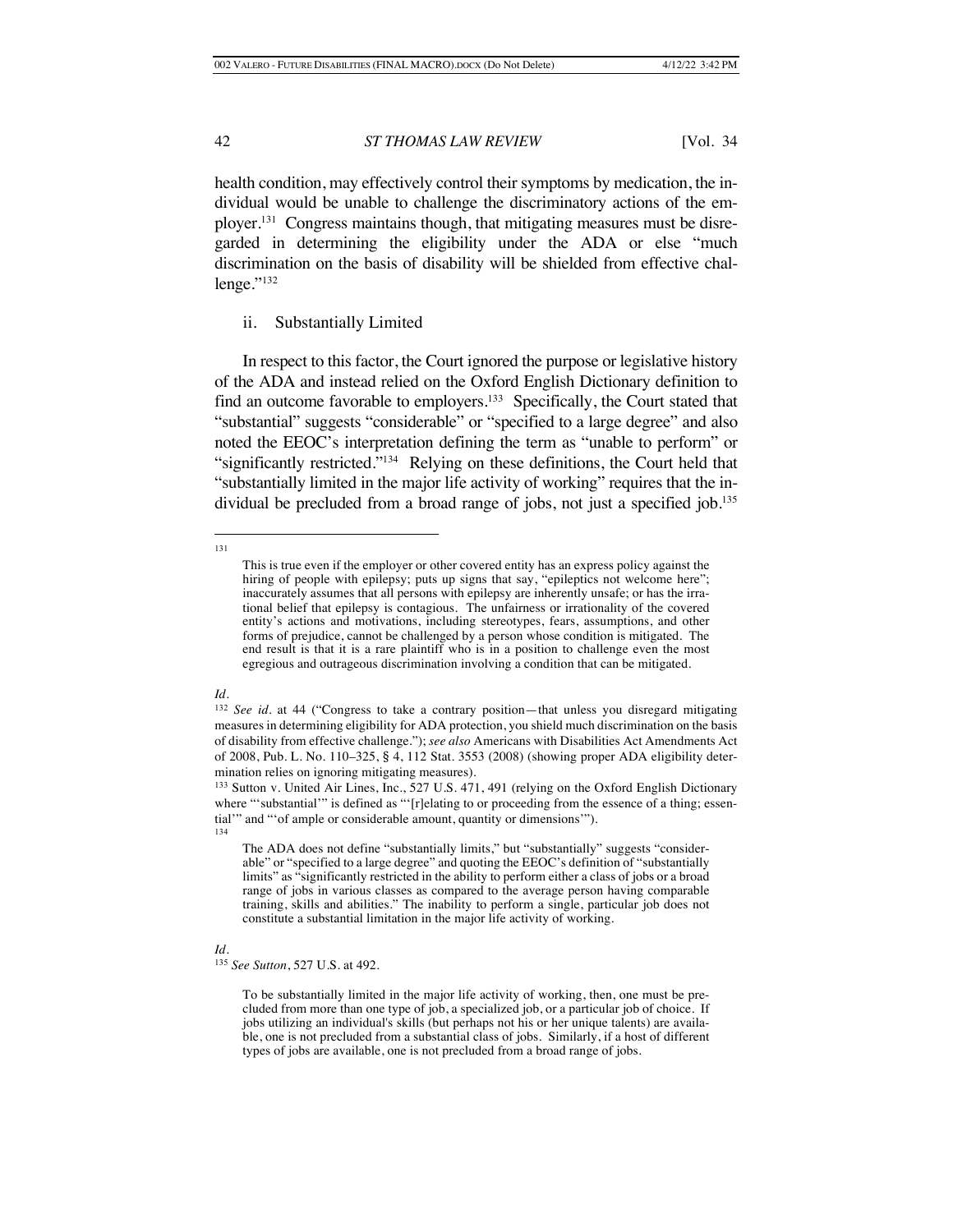Hence, the petitioners in *Sutton* were unable to prove their poor eyesight was "regarded as" a disability because the "global airline pilot" position was a single job. $136$ 

#### iii. Mistaken Belief or Misperceptions Standard

Lastly, without support or justification for its ruling, the *Sutton* Court also created a more difficult burden on an individual pursuing a case under the "regarded as" prong.<sup>137</sup> The Court stated:

There are two apparent ways in which individuals may fall within this statutory definition: (1) a covered entity mistakenly believes that a person has a physical impairment that substantially limits one or more major life activities, or (2) a covered entity mistakenly believes that an actual, nonlimiting impairment substantially limits one or more major life activities. In both cases, it is necessary that a covered entity entertain misperceptions about the individual—it must believe either that one has a substantially limiting impairment that one does not have or that one has a substantially limiting impairment when, in fact, the impairment is not so limiting.<sup>138</sup>

This ruling contradicts the ADA and Rehab Act's position.139 The ADA and Section 504 of the Rehab Act remove the subjective element of what the employer thinks and focuses on how individuals are treated by the covered entities.140 Under this interpretation, if a covered entity treats a person as having a substantial limiting condition, that should be enough to establish a disability under the third prong.<sup>141</sup> It should not matter whether the person actually has the condition or whether the condition actually results in a substantial limitation

*Id.*

<sup>136</sup> *See id.* at 493 ("Because the position of global airline pilot is a single job, this allegation does not support the claim that respondent regards petitioners as having a *substantially limiting* impairment.").

<sup>137</sup> *See Righting the ADA*, *supra* note 58 ("The Supreme Court offered no support or justification for deviating from the language of the regulations and the expressed intent of Congress, to arrive at its narrow reading of the basic thrust of the third prong in the *Sutton* decision.").

<sup>138</sup> *Sutton*, 527 U.S. at 489.

<sup>139</sup> *See generally Righting the ADA*, *supra* note 58 (comparing the *Sutton* ruling to regulatory language used by the ADA and Rehabilitation Act of 1973).

<sup>&</sup>lt;sup>140</sup> See id. (noting that the definition of the third prong in ADA regulations and Section 504 regulations focus on how individuals are treated by covered entities and "[b]y interpreting being 'regarded as' as equivalent to being 'treated as,' the formulation in the regulations removes the extremely subjective element of what was in the mind of the covered entity and instead looks at how the individual was treated.").

<sup>141</sup> *See id.* ("If a covered entity treats the person as having a substantially limiting condition, that should be sufficient to establish disability under the third prong.").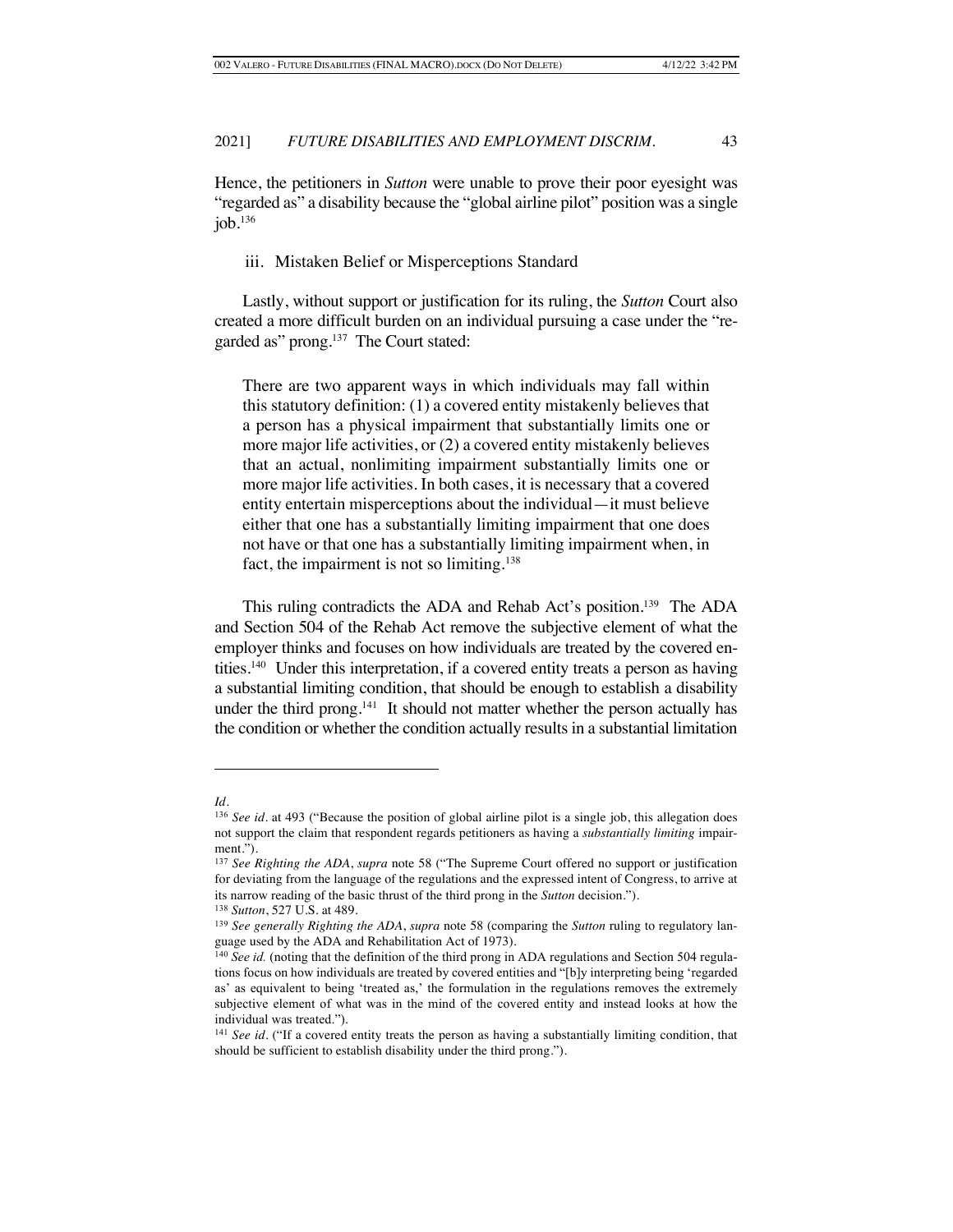of a major life activity.142 On the contrary, the *Sutton* ruling established a subjective element and went beyond a showing of an employer's mental state by also requiring a proof that the belief or perception was wrong.<sup>143</sup> This standard creates a nearly impossible burden for the petitioner to meet and therefore, was rejected by the ADAA.144

### C. THE ADA AMENDMENTS

To combat the narrow effects of decisions like *Sutton*, Congress enacted the ADAA.145 On September 25, 2008, Congress enacted "an Act to restore the intent and protections of the Americans with Disabilities Act of 1990."146 Congress originally expected that the definition of disability under the ADA would be interpreted consistently with how courts had applied the definition of a handicapped individual under the Rehab Act.147 However, this expectation was not fulfilled.<sup>148</sup> Among other decisions, Congress points to the holdings of the Supreme Court in *Sutton*, which narrowed the broad scope of protection intended to be afforded by the ADA, as one instance where protection for individuals

### *Id.*

<sup>143</sup> *See id*.

<sup>142</sup> *See id.*

<sup>[</sup>W]henever a covered entity excludes a person or treats a person worse than it otherwise would because of a physical or mental condition the person has or is believed to have, the covered entity has treated the person as having a substantially limiting impairment. In such circumstances the person has been "regarded as" having a disability, and it should not matter whether the person actually has the condition, or whether the condition actually results in a substantial limitation of a major life activity.

The difference between the Court's standard and that of the regulations is significant. The *Sutton* description calls for a showing of something in the mental state of a covered entity—a belief or perception. In addition, it is necessary to show that the belief or perception is wrong. Proving what an employer, state or local government agency, or the operator of a private business believes, thinks, or perceives is a difficult proposition. Unless the covered entity makes the mistake of articulating the depths of its prejudices or the exact nature of its motivation, it will be difficult to produce evidence of its state of mind.

<sup>144</sup> *See* Americans with Disabilities Act Amendments Act of 2008, Pub. L. No. 110–325, § 2(a)(4), 112 Stat. 3553 (2008) ("[T]he holdings of the Supreme Court in Sutton v. United Air Lines, Inc., 527 U.S. 471 (1999) and its companion cases have narrowed the broad scope of protection intended to be afforded by the ADA, thus eliminating protection for many individuals whom Congress intended to protect[.]").

<sup>&</sup>lt;sup>145</sup> *See id.* (discussing the *Sutton* court's problematic, narrow scope of protection).

<sup>146</sup> *See id.* (quoting introductory paragraph of the Act)*.* 

<sup>147</sup> *See id.* at § 2(a)(3) ("[W]hile Congress expected that the definition of disability under the ADA would be interpreted consistently with how courts had applied the definition of a handicapped individual under the Rehabilitation Act of 1973, that expectation has not been fulfilled[.]"). <sup>148</sup> *See id.*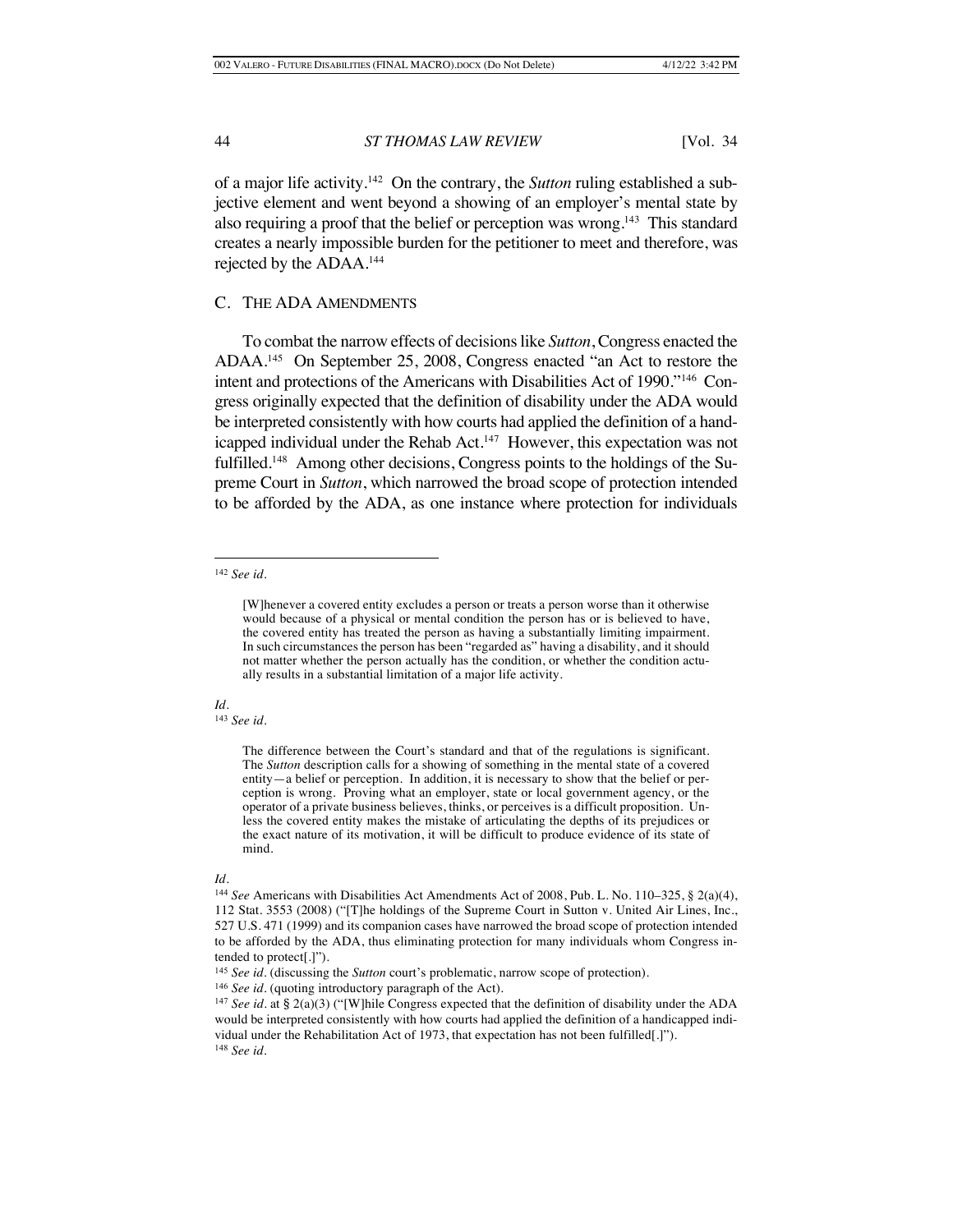with disabilities was not upheld.<sup>149</sup> Consequently, the ADAA reinstated the broad scope of protection under the "regarded as" prong of the ADA to be more aligned with the ADA's purpose "to carry out the ADA's objectives of providing 'a clear and comprehensive national mandate for the elimination of discrimination' and 'clear, strong, consistent, enforceable standards addressing discrimination."<sup>150</sup>

The ADAA fulfilled this purpose by rejecting (1) the requirement that whether an impairment substantially limits a major life activity is to be determined with reference to the ameliorative effects of mitigating measures; (2) the narrow interpretation with regard to coverage under the third prong of the definition of disability in *Sutton* and reinstating the broad view of the third prong of the definition of handicap under the Rehab Act found in *School Board of Nassau County v. Arline*; and (3) the EEOC's definition of "substantially limits" as "significantly restricted" and requiring the EEOC to revise that portion to be consistent with the ADAA.<sup>151</sup> Congress reiterated the need for the "regarded as" prong and amended the "regarded as" definition to state:

An individual meets the requirement of 'being regarded as having such an impairment' if the individual establishes that he or she has been subjected to an action prohibited under this Act because of an actual or perceived physical or mental impairment whether or not the impairment limits or is perceived to limit a major life activity . . . [this] shall not apply to impairments that are transitory and minor. A transitory impairment is an impairment with an actual or expected duration of 6 months or less.152

### D. IMPACT OF THE *SHELL* AND *STME* RULINGS

"Regarded as" discrimination may occur when an individual does not have an impairment but is nonetheless treated by an employer as if he or she does.153 Holding that the ADA does not protect future disabilities, allows employers to treat individuals as if they presently have a disability when they do not, and then allowing that same employer to avoid liability by just stating they do not actually believe the person has a current disability.<sup>154</sup> In order to combat this effortless defense, the petitioner would have to prove that the employer did in fact

<sup>149</sup> *See id.* at § 2(a)(4) ("[T]he holdings of the Supreme Court in Sutton v. United Air Lines, Inc., 527 U.S. 471 (1999) and its companion cases have narrowed the broad scope of protection intended to be afforded by the ADA, thus eliminating protection for many individuals whom Congress intended to protect[.]").

<sup>150</sup> Americans with Disabilities Act Amendments Act, Pub. L. No. 110–325, § 2(b)(1), 112 Stat. 3553 (2008).

<sup>151</sup> *See id.* at § 2(b)(2)–(3), (6) (listing the main purposes for the amendments).

 $152$  *Id.* at § 4(a).

<sup>153</sup> *See id.* at § 3(1).

<sup>154</sup> *See* EEOC v. STME, LLC, 938 F.3d 1305, 1316 (11th Cir. 2019).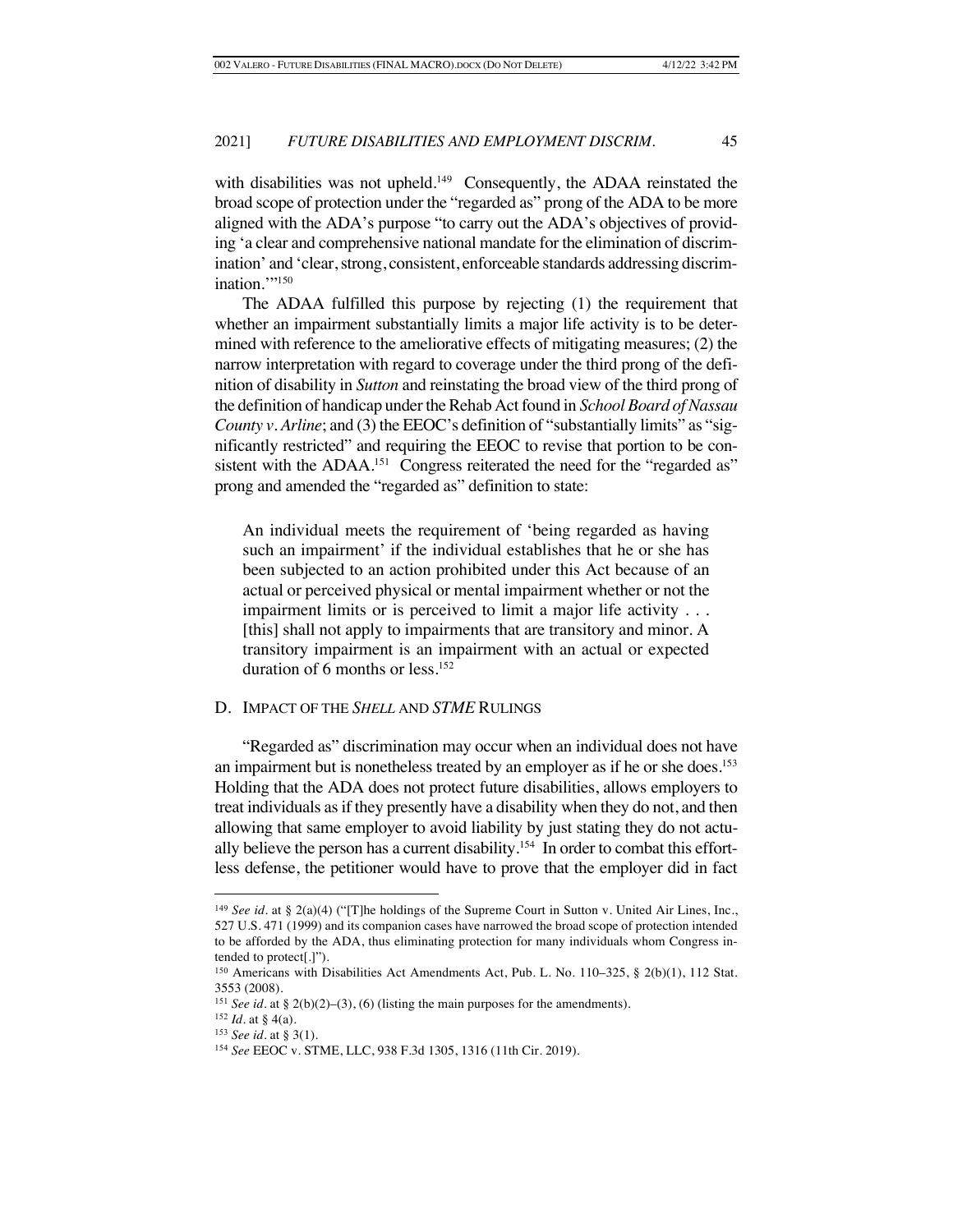believe the individual had a current disability.<sup>155</sup> This result is once again changing the analysis of a "regarded as" claim to the higher standard found in *Sutton*, which focuses on what the employer's mental state was, and not on how the individual was treated by the employer.156

The ADA and Rehab. Act remain focused on whether an individual was treated differently on the basis of a disability.<sup>157</sup> So, focusing on the fact that BNSF refused to hire Shell due to a fear that sleep apnea, diabetes, or heart disease may develop, it is apparent that Shell was treated differently on the basis of a covered disability.158 Likewise, it is also clear that firing an employee based on a fear that the person will contract a disease is discrimination on the basis of a disability, regardless of whether the employer believed the disability to be present or not.159 In a dissenting opinion regarding this issue, Judge Wood states:

 $[I]$ t is not at all clear  $\ldots$  that as a matter of law the ADA permits an employer to refuse to hire a person who is fully qualified to perform certain work, simply because that individual might at some unspecified time in the future develop a physical or other disability that would render her unable at that later date to meet the employer's reasonable expectations. This smacks of exactly the kind of speculation and stereotyping that the statute was designed to combat.<sup>160</sup>

Furthermore, like the Court in *Sutton*, *Shell* and *STME* relied heavily on the definition and literal or plain language of terms found in the ADA to support arguments that create a favorable outcome for employers.161 Here, *Shell* and *STME* focused in on the term "having a disability" to reach its decision that a disability is required to be current or present to qualify under the ADA, a similar argument which was rejected and overturned by Congress in *Sutton* regarding

<sup>&</sup>lt;sup>155</sup> See id. ("In 'regarded as' cases, a plaintiff must show that the employer knew that the employee had an actual impairment or perceived the employee to have such an impairment at the time of the adverse employment action.").

<sup>156</sup> *See id.* at 1317–18 ("Rather, by its terms, for an employee to qualify as 'being regarded as' disabled, the employer must have perceived the employee as having a current existing impairment at the time of the alleged discrimination.").

<sup>157</sup> *See id.* at n.3 ("The Rehabilitation Act of 1973 . . . applies the same standards and follows the same analysis as claims under the ADA.").

<sup>158</sup> *But see* Shell v. Burlington N. Santa Fe Ry. Co., 941 F.3d 331, 335–36 (2019) (holding that the ADA's "regarded as" prong does not cover situations "where an employer views an applicant as at risk for developing a qualifying impairment in the future.").

<sup>159</sup> *But see id.* at 337 ("With only proof that BNSF refused to hire him because of a fear that he would one day develop an impairment, Shell has not established that the company regarded him as having a disability or that he is otherwise disabled. Absent this showing, he cannot prevail on his claim of discrimination, and BNSF is entitled to summary judgment.").

<sup>160</sup> EEOC v. Rockwell Int'l Corp., 243 F.3d 1012, 1019 (7th Cir. 2001) (Wood, J., dissenting).

<sup>161</sup> *See Shell*, 941 F.3d at 336 (beginning an analysis of the issue by looking to the text of the ADA); *see also STME, LLC*, 938 F.3d at 1316 ("In interpreting the ADA, we are guided by the traditional canons of statutory construction. 'Our "starting point" is the language of the statute itself.'").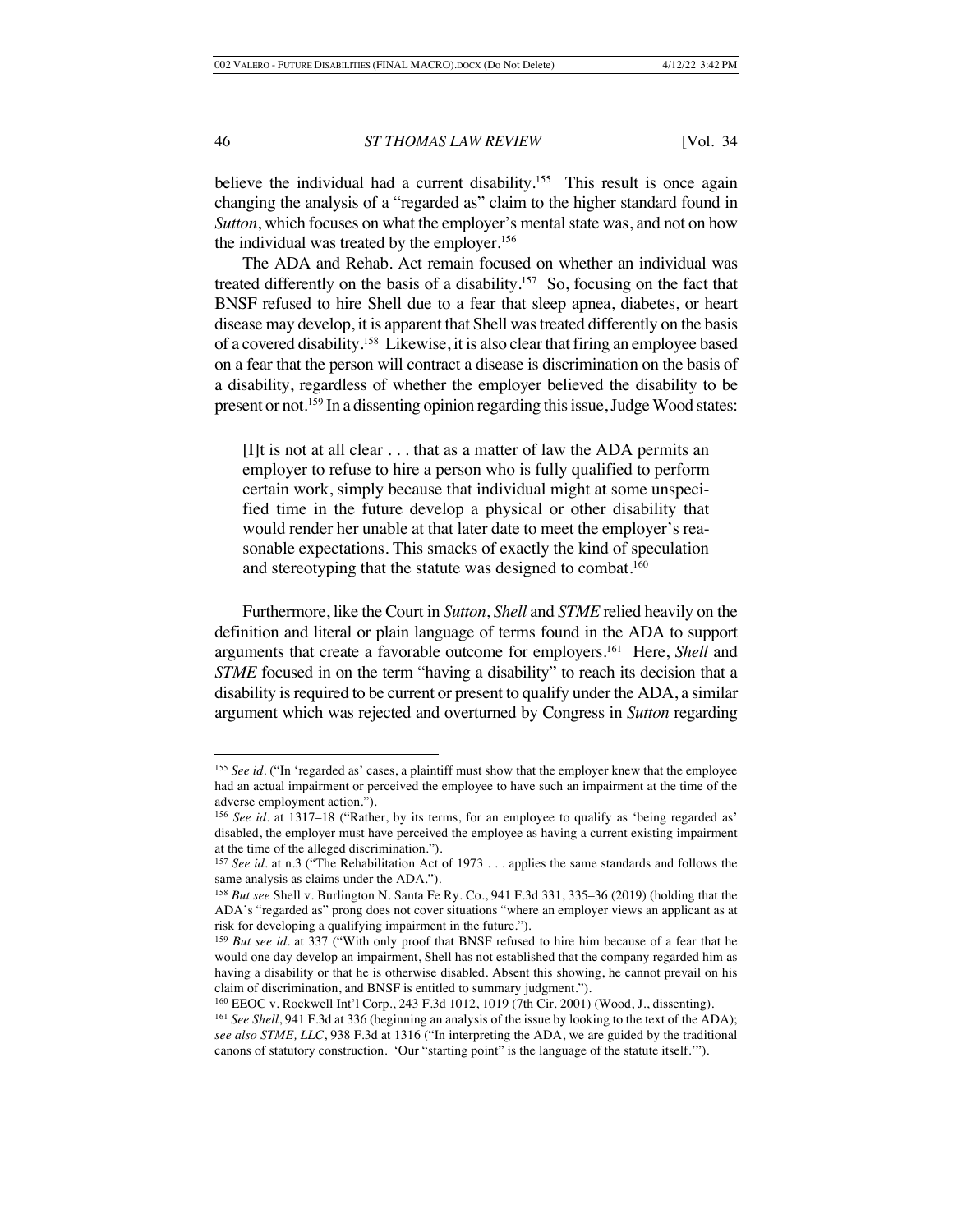mitigating measures.162 Instead, *Shell* and *STME* should have looked to the legislative history and purpose of the ADA, which support a broad interpretation of the "regarded as" prong and seeks to protect any individual who is treated differently on the basis of a disability.<sup>163</sup> While the ADA intended to provide equal opportunity for individuals with disabilities in employment settings, these holdings will make it difficult to fulfill that goal and will most likely lower the unemployment difference between individuals with disabilities and those without.164

Lastly, the ADA protects individuals if they have a physical or mental impairment that substantially limits a major life activity.165 The ADA also extends to individuals with a history of such a disability, or if an employer believes that you have such a disability, even if you do not. 166 Many individuals who have disabilities have illnesses that are likely to worsen, and these individuals are currently protected by the ADA.<sup>167</sup> Thus, "[i]ndividuals with an increased health risk, currently not protected by the ADA, would be covered by the ADA if they became symptomatic with an impairment that constitutes a substantial limitation of a major life activity."168 The EEOC also provides that "[a]n impairment that is episodic or in remission is a disability if it would substantially limit a major life activity when active."<sup>169</sup> Holding that an employer may discriminate against an individual due to a fear or heightened risk of a future

<sup>166</sup> *See id.*

*Id.* <sup>168</sup> *Id.* <sup>169</sup> 29 C.F.R. § 1630.2(j)(1)(vii).

<sup>162</sup> *See Shell* at 336 ("'Having' means presently and continuously. It does include something in the past that has ended or something yet to come. To settle the technical debate, it is a present participle, used to form a progressive tense."); *see also STME, LLC*, 938 F.3d at 1315 ("It is well settled that 'impairment' in the first 'actual disability' prong . . . is limited to impairments that exist at the time of the adverse employment action and does not include impairments that manifest after the alleged discrimination."). *But see* Sutton v. United Air Lines, Inc., 527 U.S. 471, 482 (holding that a person's mitigating measures "must be taken into account when judging whether that person is 'substantially limited' in a major life activity and thus 'disabled' under the Act.").

<sup>163</sup> *See* 42 U.S.C. § 12101(b) (providing the purpose for which the ADA was promulgated); *see e.g.*, 154 CONG. REC. S9626-01 (daily ed. Sept. 26, 2008) (statement of Sen. Tom Harkin) ("The Supreme Court decisions further imposed an excessively strict and demanding standard to the definition of disability, although Congress intended the ADA to apply broadly to fulfill its purpose."). <sup>164</sup> *See* § 12101(a).

<sup>165</sup> *See The ADA: Your Employment Rights as an Individual With a Disability*, U.S. EQUAL EMP. OPPORTUNITY COMM'N, https://www.eeoc.gov/eeoc/publications/ada18.cfm (discussing who the ADA protects) (last visited Dec. 31, 2021).

<sup>167</sup> *See* Mark A. Rothstein, *Predictive Health Information and Employment Discrimination under the ADA and GINA*, 48 J. OF L., MED. & ETHICS 595–602 (2020).

Individuals with an increased health risk, currently not protected by the ADA, would be covered by the ADA if they became symptomatic with an impairment that constitutes a substantial limitation of a major life activity. It makes little sense that such individuals can be legally denied employment at a time when they are able to work, but when they become ill and are finally covered by the ADA, they might require accommodations or they might be unable to work at all.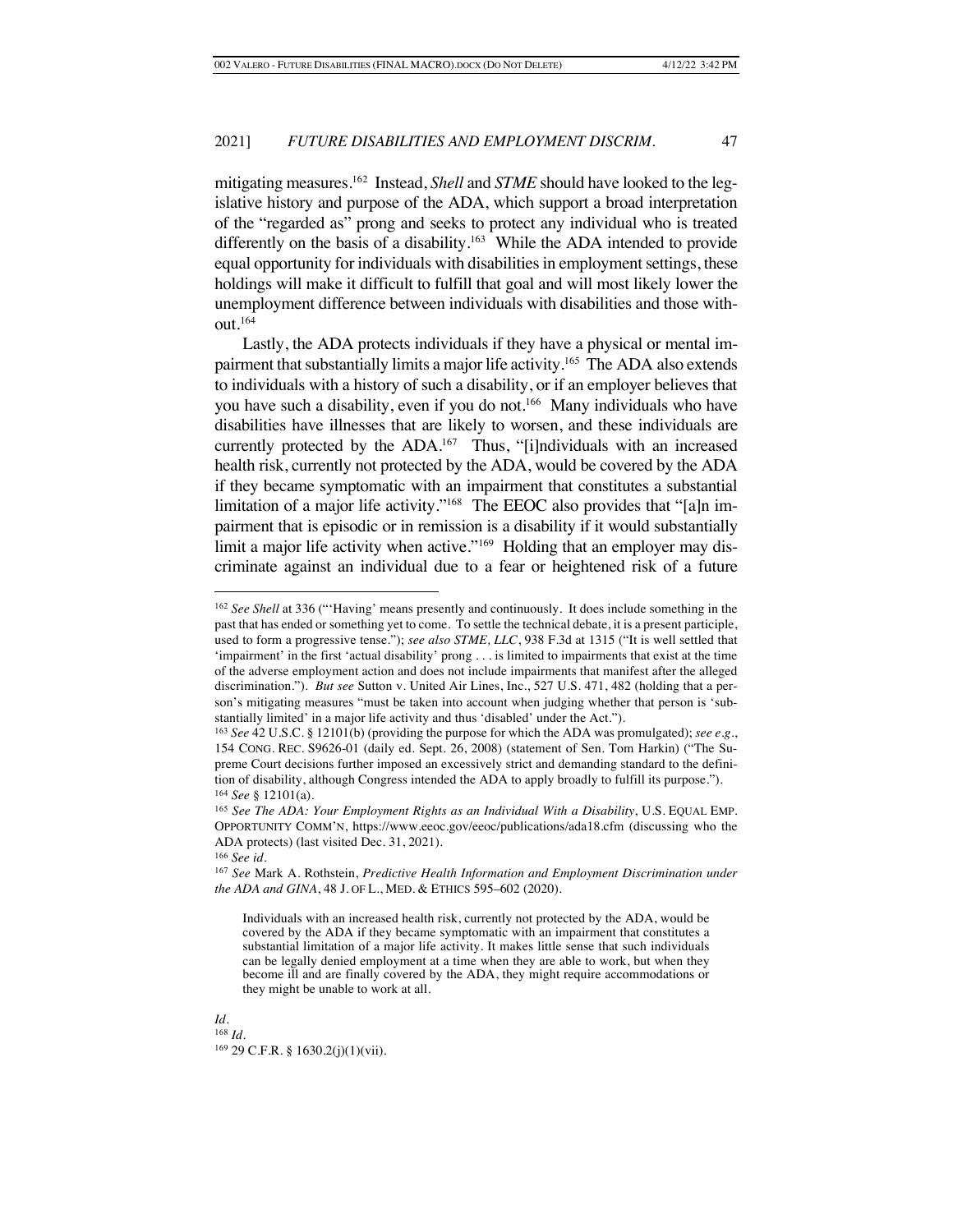disability is inconsistent with other provisions of the ADA and opens the door for employers to discriminate on any basis.170

### IV. PROPOSAL

First, other opinions correctly propose expanding the ADA's "regarded as" provision to specifically include future disabilities.171 Not only would this solution better align with other federal anti-discrimination laws, but it would align with the ADA's own purpose.<sup>172</sup> For example, the Pregnancy Discrimination Act provides that pregnant women "shall be treated the same for all employment-related purposes . . . as other persons not so affected but similar in their ability or inability to work  $\dots$ ."<sup>173</sup> Hence, despite the fact that a pregnant woman would likely take maternity leave at some time in the future, she would be protected as long as she was currently able to perform job-related functions safely and efficiently.<sup>174</sup> Likewise, the Age Discrimination in Employment Act prohibits discrimination in employment against individuals at least 40 years old, regardless of their age or future health risks so long as they are currently able to perform job-related functions safely and efficiently.175 Finally, the Genetic Information Nondiscrimination Act protects all individuals against discrimination based on genetic information, including individuals who are perfectly healthy but who are believed to be at risk of future disabilities because of genetic abnormalities.176

<sup>170</sup> *See* Rothstein, *supra* note 167, at 597.

<sup>&</sup>lt;sup>171</sup> *See id.* at 599 (stating that "[p]ublic policy should facilitate the employment of all individuals with the present ability to perform specific job-related tasks with or without reasonable accommodation and regardless of their future health risks" and "Professor Sharona Hoffman has argued persuasively that Congress should broaden the ADA's 'regarded as' provision to include individuals who 'are perceived as likely to develop physical or mental impairments in the future.'"); *see also* Sharona Hoffman, *Big Data and the Americans with Disabilities Act: Amending the Law to Cover Discrimination Based on Data-Driven Predictions of Future Illnesses*, CASE W. RSRV. UNIV. SCH. OF L. 1, 10 (2017).

The easiest fix would be to amend the ADA's "regarded as" provision. The provision should be broadened to cover individuals who are perceived as likely to develop physical or mental impairments in the future. Thus, the law would reach not only people who are considered to be currently impaired, but also those who are thought to be at risk of impairment in later years based on information about their habits, purchases, biomarkers, or other indicators.

<sup>172</sup> *See* Hoffman, *supra* note 171, at 10 (arguing that "the ADA's broad coverage would be consistent with that of many other federal anti-discrimination laws" such as Title VII of the Civil Rights Act of 1964 and the Equal Pay Act).

<sup>173</sup> 42 U.S.C. § 2000e(k).

<sup>174</sup> *See* Rothstein, *supra* note 167, at 599 ("Even though a pregnant woman would likely take maternity leave at some time in the future she would be protected as long as she was currently able to perform job-related functions safely and efficiently.").

<sup>175</sup> *See* 29 U.S.C. §§ 621(b), 631(a).

<sup>176</sup> *See* Hoffman, *supra* note 171, at 10 ("GINA protects all individuals against discrimination based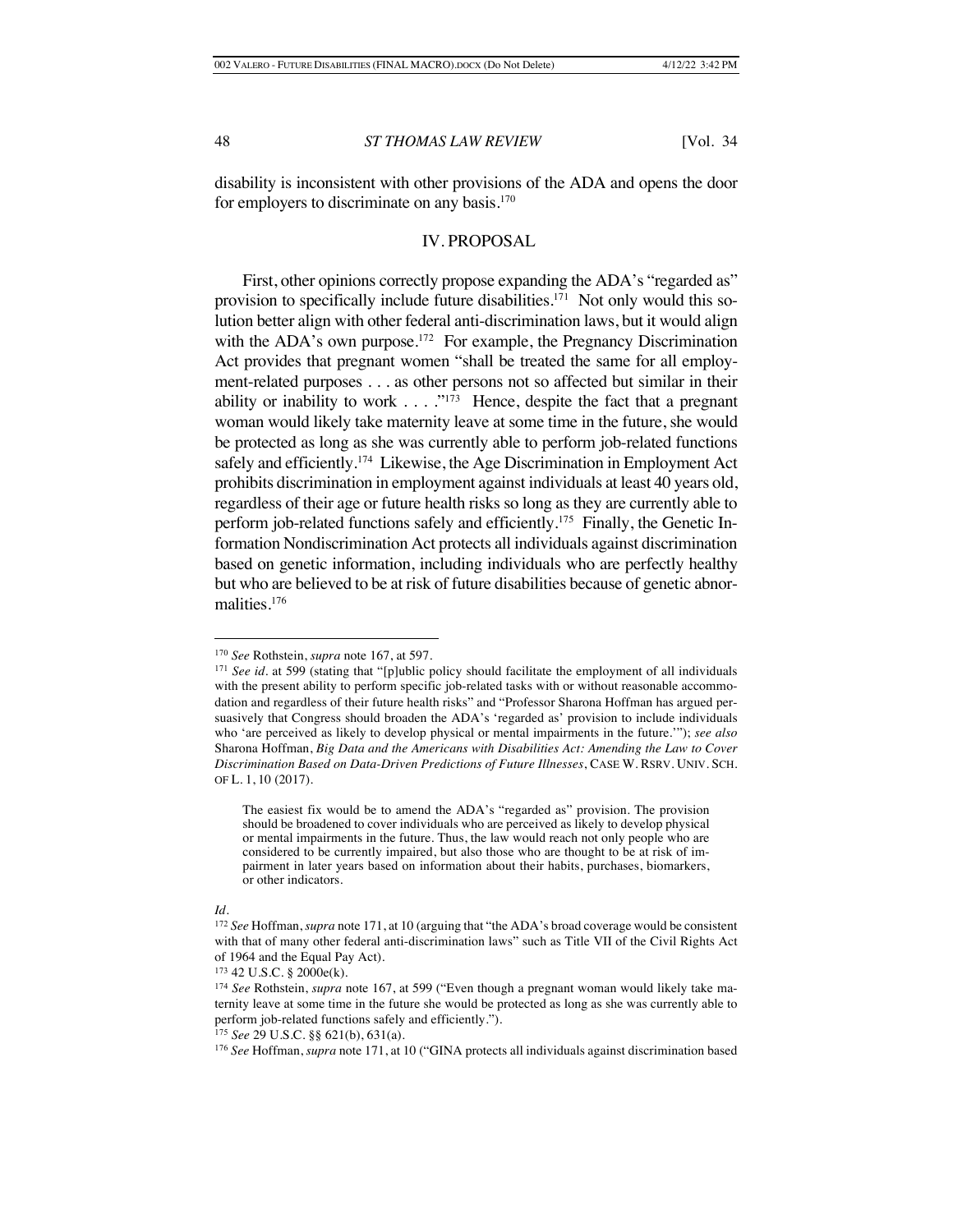Taking into account the employer's concerns, it is imperative to address the issue of courts interpreting this proposal as requiring employers to hire individuals whose disability will for sure worsen.<sup>177</sup> It is unequitable to require an employer to invest time and money into training an employee who, based on reliable medical evidence, will become unable to work in the upcoming months.<sup>178</sup> This scenario may be addressed under the "transitory and minor impairment" definition of the ADA.<sup>179</sup> "Applying this standard to predictive health risks, an individual should be protected under the ADA's 'regarded as' prong if the individual is 'regarded as' having a future health risk that would not manifest for at least six months."180 Still, future disabilities which are uncertain as to when or even if they will develop must be protected under the ADA, provided the individual is qualified and presently able to perform the essential functions of the  $i$ ob. $181$ 

Furthermore, there is no duty to provide reasonable accommodation to an individual whose coverage is under the "regarded as" prong of the definition of an individual with a disability.182 "Nevertheless, many individuals at heightened risk of future illness would benefit from reasonable accommodations to reduce their risks, such as using respirators or other personal protective equipment when working with toxic substances, reducing certain physically demanding

*See id.* at 599.

29 C.F.R. § 1630.2(o)(4).

on genetic information. This includes individuals who are perfectly healthy but who are believed to be at risk of future ailments because of genetic abnormalities.").

<sup>177</sup> *See* Rothstein, *supra* note 167, at 595 (discussing "comprehensive solutions to the lack of antidiscrimination protection for individuals with an increased risk of future impairment"). 178

If the ADA's coverage is extended to individuals with future health risks, a question arises as to whether all future health risks should be covered regardless of their likely time of onset. For example, suppose an applicant seeks employment today, but there is medical evidence that the individual will only be able to work for a few months before becoming seriously ill. If the individual is seeking employment for a job with a long training period, it would be unreasonable to require the employer to hire and train the individual, only to have that person resign for health reasons before being able to perform the job.

<sup>179</sup> *See The Americans with Disabilities Amendments Act of 2008*, *supra* note 104; *see also* 42 U.S.C. § 12102(3)(B) ("A transitory impairment is an impairment with an actual or expected duration of 6 months or less.").

<sup>180</sup> Rothstein, *supra* note 167, at 599 (discussing how this standard would extend the protection of the ADA without creating unreasonable burdens on the employers).

<sup>&</sup>lt;sup>181</sup> See id. (noting that expanding the ADA's coverage to include individuals "regarded as" having an increased risk of future disability is consistent with other federal anti-discrimination laws).

<sup>182</sup> The C.F.R. states as follows:

A covered entity is required, absent undue hardship, to provide a reasonable accommodation to an otherwise qualified individual who meets the definition of disability under the "actual disability" prong . . . or "record of" prong . . . but is not required to provide a reasonable accommodation to an individual who meets the definition of disability solely under the "regarded as" prong.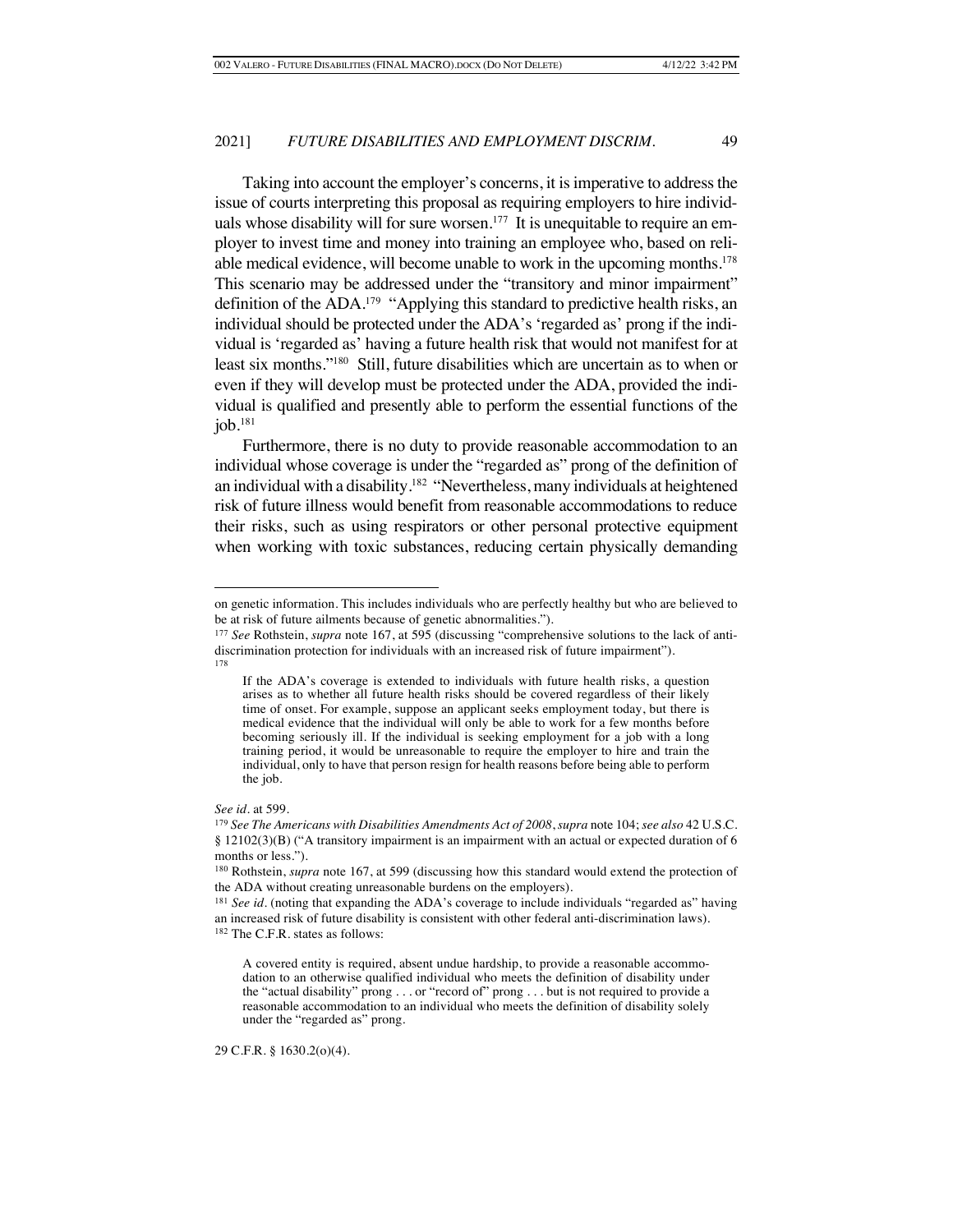activities, or limiting exposure times in extreme environments (e.g., heat, cold, high altitude)."<sup>183</sup> Therefore, it would be beneficial to amend the ADA to also require providing reasonable accommodations to individuals "regarded as" disabled.184

In addition to expanding the coverage under the "regarded as" prong, Congress should implement some type of affirmative action for employers.<sup>185</sup> Currently, the ADA is voluntary to employers.<sup>186</sup> As such, contrary to other civil rights laws, employers do not need to track and report their compliance.<sup>187</sup> Having an affirmative action program may help bridge the unemployment gap between individuals with disabilities and those without.<sup>188</sup>

### V. CONCLUSION

Refusing protection to individuals who have a future health risk is inconsistent with the purpose and other interpretations of the ADA.<sup>189</sup> It should be illegal to refuse employment opportunities to individuals with the present ability to perform the essential functions of the job on the basis of future health risks.<sup>190</sup> Congress did not envision that the ADA would one day allow employers to deny employment opportunities on the basis of a potential disability that may or may not occur, while also requiring the employer to refrain from discriminating

Hoffman, *supra* note 171, at 11. <sup>190</sup> *See id.*

<sup>183</sup> Rothstein, *supra* note 167, at 599.

<sup>184</sup> *See* Hoffman, *supra* note 171, at 10.

<sup>185</sup> *See The ADA: Your Responsibilities as an Employer*, U.S. EQUAL EMP. OPPORTUNITY COMM'N, https://www.eeoc.gov/facts/ada17.html (last visited Dec. 31, 2021).

<sup>&</sup>lt;sup>186</sup> See id. ("The ADA does not interfere with your right to hire the best qualified applicant. Nor does the ADA impose any affirmative action obligations. The ADA simply prohibits you from discriminating against a qualified applicant or employee because of her disability.").

<sup>187</sup> *See* Julian Cardillo, *The Americans with Disabilities Act: 25 Years Later*, BRANDEISNOW (July 23, 2015), https://www.brandeis.edu/now/2015/july/parish-ada-qanda.html ("First, the ADA is a voluntary compliance law. That is, employers are simply expected to voluntarily comply – they do not have any reporting requirements. This is different from other civil rights laws, in which employers must track and report their compliance, and in which compliance is mandatory.").

<sup>188</sup> *See id.* ("Even though the U.S. still has pervasive racism and employment discrimination, there is no doubt that affirmative action has transformed the employment landscape for people of color. I think that we need similar measures for people with disabilities.").

<sup>189</sup> Hoffman states as follows:

Expanding the "regarded as" prong of the ADA's definition of "disability" is also consistent with the statute's central mission. The ADA declares that its purpose is "to provide a clear and comprehensive national mandate for the elimination of discrimination against individuals with disabilities." Moreover, the "regarded as" provision intends to combat "myths, fears, and stereotypes associated with disabilities." The law was enacted in 1990, long before the emergence of the big data phenomenon. Today, individuals' health vulnerabilities can increasingly be detected before their disabilities become apparent, and discrimination based on predictive data is just as pernicious as discrimination based on existing symptoms.